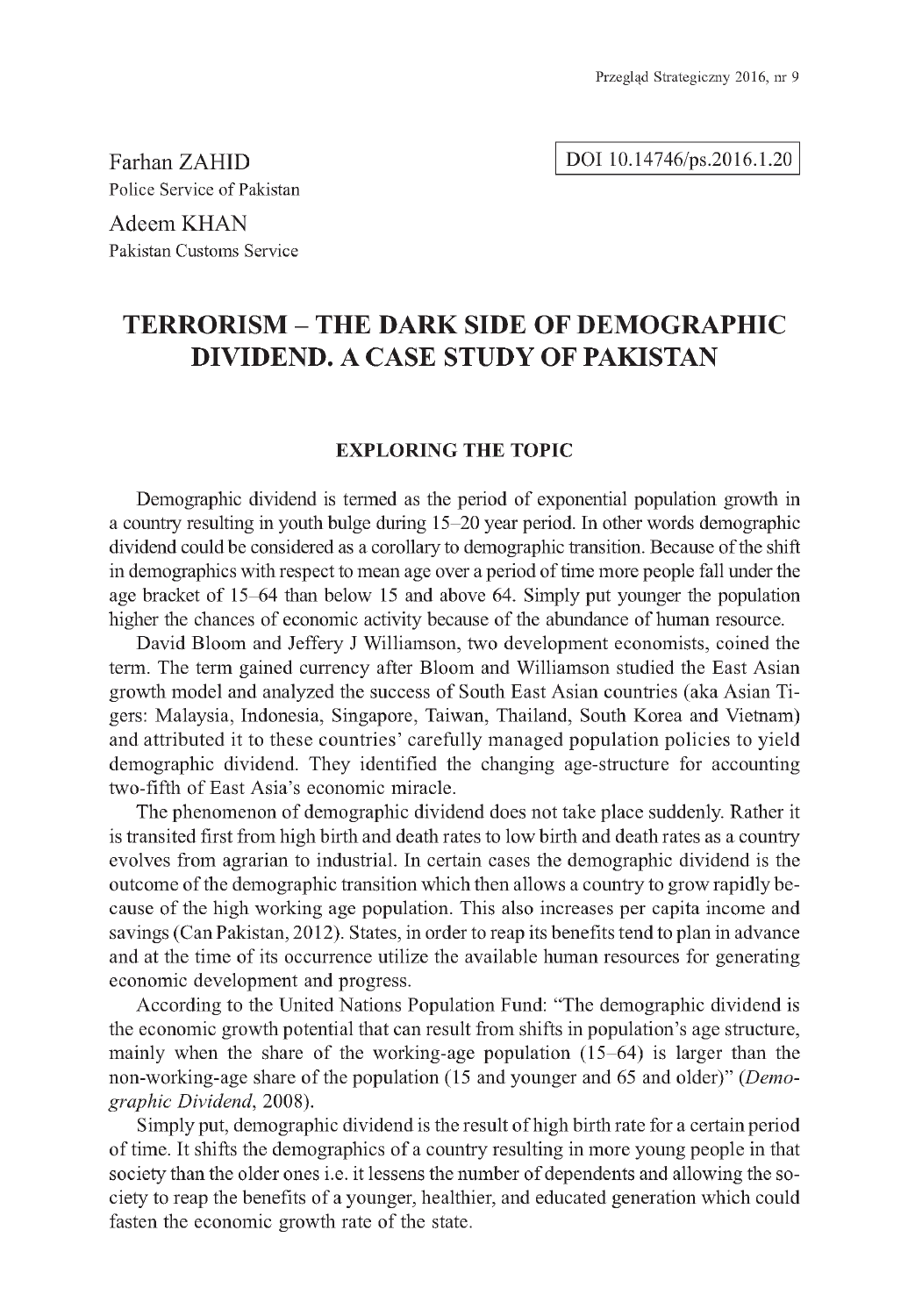Demographic dividend has certain advantages. In recent past countries such as Ireland, South Korea, Thailand, and India have been able to reap the benefits of demographic dividend for galvanizing economic activity. According to recent research, India because of its educational and training infrastructure for both vocational and other means of trainings would become the largest exporter of labor by 2020.

On the other hand, if unprepared to reap its benefits with advanced planning, the demographic dividend may cause catastrophic effects for a country. Scores of Least Developed Countries (LDC) with an overwhelmingly young population could face humongous problems of coping with their youth bulge. In contrast to reaping its benefits hitherto few countries have been able to capitalize on demographic dividend. Presence of a huge cluster of an unskilled youth with not many employment opportunities may fall easy prey to criminal mafias and cartels; and terrorist organizations. Yemen, Egypt, Iraq, Syria, Pakistan and Libya may be cited as recent examples of countries experiencing youth bulges.

Demographic dividend usually creates positive impact on a state experiencing it. Demographic dividend is the result of demographic transition which if not properly taken care of could yield negative results on the same country. The negative impact may occur terrorist groups tend to recruit more people perhaps because of youth bulge and depleting resources. Demographic dividend provides an opportunity for both states and non-state actors to reap the benefits. Terrorism on the other hand is premeditated, deliberate, and systematically planned tactics to coerce the government and instill fear in the minds of public to attain certain desired politico-religious objectives by violent non-state actors. Like any other enterprise leaders and ideologues of terrorist organizations look for potential recruits as the business of terrorism essentially requires human resources in abundance to unleash waves of terrorist attacks. The occurrence of demographic dividend in any country could be as useful for a terrorist as for the government. If government fails to reap the benefits of demographic dividend the terrorist organizations may have their chances of benefitting from the phenomenon. The case study of Pakistan, a country experiencing demographic dividend, may provide us an insight in such scenario.

### **INTRODUCTORY REMARKS**

Demographic explosion has swept across many third world countries. The world population touched the first billion mark in 1850 and in next 165 years has swelled up to 7 billion (Roser n.d.) the biggest ever surge mainly because of exponential advancement in medical science. The sudden change in world demographics has forced the demographers to study and analyze the population transitions. Besides demographers the development economists are also interested in studying the phenomenon to use for their own advantages. The links between demographic transition and the resultant demographic dividends has now become a subject of keen interest for not only economists but also policy makers. Some visionary policy makers have been able to use the transition for the changing the development course of their nations. Thailand, Ireland and South Korea could be bracketed in that category. They were successful in timely policy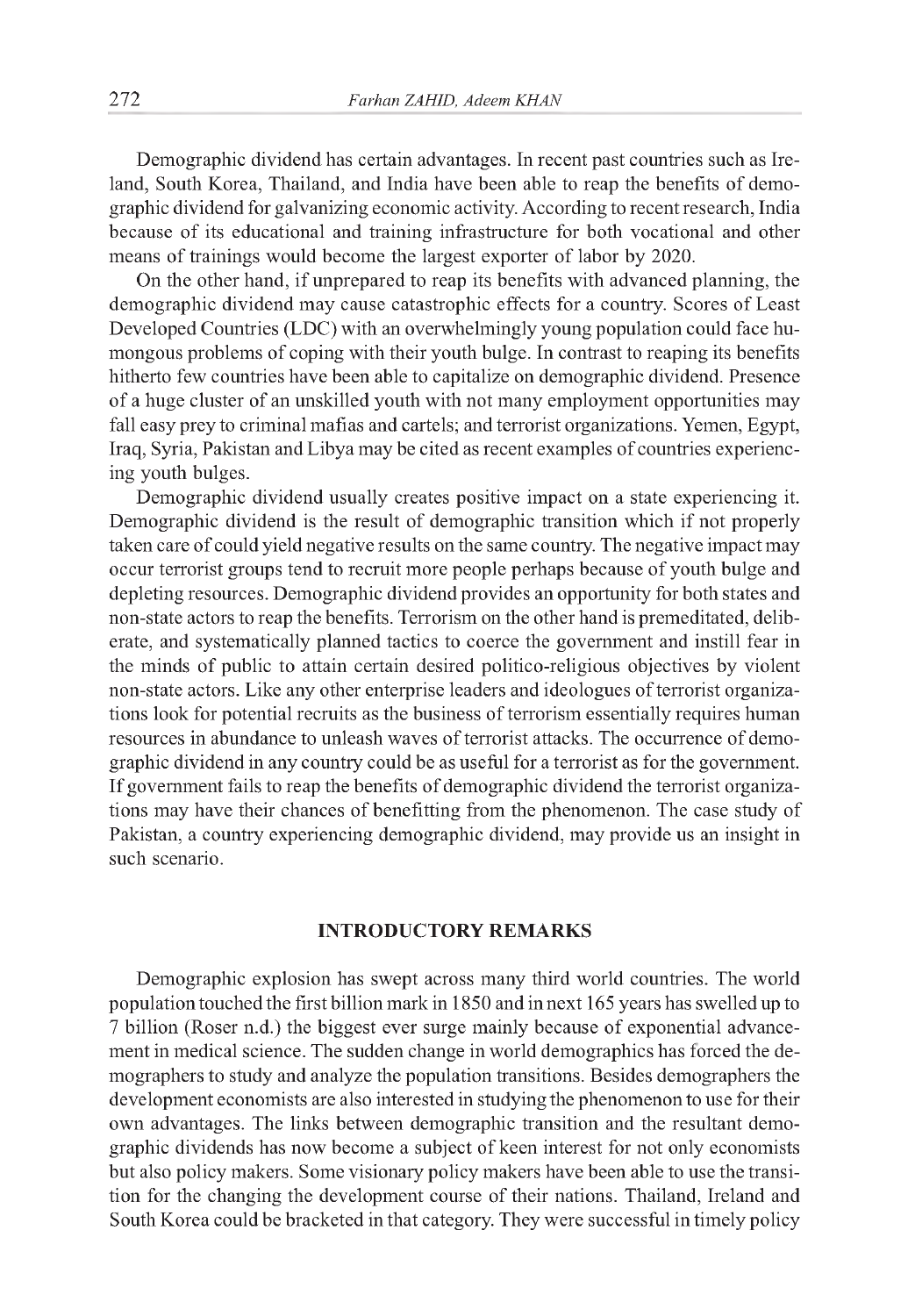measures which consequently brought sound growth and prosperity to their respective countries.

Fortunately, Pakistan is considered to be one of states experiencing the phenomenon of demographic dividend. A largely young population with dependents on the borderline may allow Pakistan economy to experience a rapid growth rate. Though, not one of the BRICS nations, Pakistan is part of Next-11, group of countries with great economic potential because of their human resources *(The N-11,* 2007).

Reaping the benefits of demographic dividend would be in the best interest of Pakistan. An economically vibrant Pakistan may be the only way-forward to dilute many of the Pakistan's problems. Currently the country is facing huge economic turmoil, with a cash-starved economy, slow GDP growth rate, energy crisis, and \$65 billion *(Pakistan s external,* 2014) external debts are some of the major economic woes of Pakistan. Coping with the demographic transition and demographic dividend could pave the way for robust economic growth. Pakistan's population is increasing at a dangerous rate. With an average family size of 7 the country is expected to grow at a rate of around 1.5 to 2 percent reaching 309 million by 2050 *(WorldPopulation Prospects,* 2015). According to World Bank data poverty headcount ratio at \$1.90 a day (2011 PPP) is around 8.3 percent. However, this ratio is 22 percent based on national poverty line. Although poverty ratios have come down significantly in recent years, large numbers still live around the poverty line and are vulnerable. Notably, the income share held by the lowest ten percent of the population is mere four percent, whereas as the highest ten percent hold around 26 percent of the income. This reflects persistence of inequality that is reflected in the Gini index of 30.

In economics demographic dividend refers to a steady growth of young population over a span of time because of decline in mortality rates due to increasingly better health care facilities. The phenomenon leads to a youth bulge in the overall demographics of the particular country experiencing the period what refers to as demographic dividend.

The shift in population's age structure paves the way for economic growth potential because of the changed share of the working age population. In most case the working age population (15-64) overtakes the non-working age share of the population.

Pakistan, the sixth most populous country in the world, is experiencing demographic dividend. The phenomenon could bring in immense advantages to the country. Pakistan is also experiencing a variety of terrorist movements in the country. Islamist terrorist groups have cost the country enormous human and material losses in last 14 years. Perhaps Pakistan is the only country which is simultaneously experiencing both terrorism and demographic dividend.

The paper intends to study and analyze the effects of demographic transition on terrorism and to prove that Islamist terrorist organizations in Pakistan could take advantage of the demographic transition if state fails to reap the benefits of the demographic dividend. The study would be an endeavor to find the relationship between rise of Islamist terrorism in Pakistan and demographic dividend and analyze and assess future course of terrorism amid demographic dividend:

Q1 Why Pakistan has not been able to reap the benefits of demographic dividend and could this disadvantageous situation benefit the Islamist terrorist groups in country?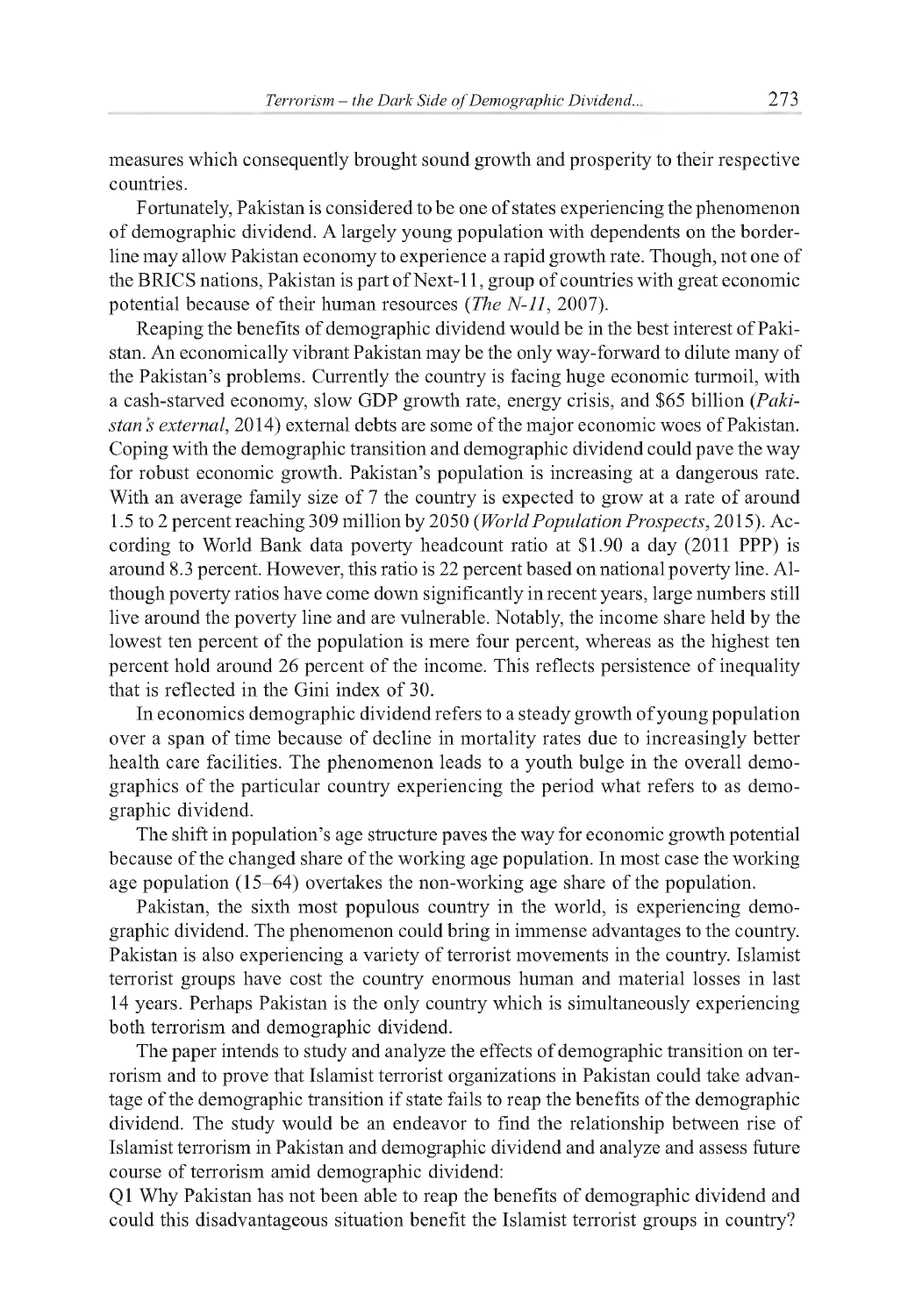Q2 What are the options to convert population explosion to demographic dividend and avoid terrorist groups to take advantage of it?

The study analyzes the phenomenon of demographic dividend in Pakistan by employing qualitative, analytical and descriptive methods. The study relies on both primary and secondary sources.<sup>1</sup>

The study is important to examine the phenomenon of demographic dividend. Keeping in view of the experiences of Thailand, South Korea and Ireland, Pakistan may also reap the benefits of demographic dividend. Research in this area is vital to explore possible ways and means to explore, analyze, and evaluate scenarios for taking advantage. The situation cannot be avoided as available data has already started to showcase the scenario. Therefore it is imperative to study the phenomenon on the basis of available data and taking, studying other countries' strategies to deal with it and finally replicating the scenarios with calibrations. There may be horrific situations if demographic dividend is not handled with care. The demographic transition provides opportunities for nations to fast track progress. Demographic dividend is indeed part of the process and policy makers may take advantage of it.

## **DEMOGRAPHICS OF PAKISTAN**

Pakistan the sixth most populous country in the world currently and according to the World Bank has an annual population growth rate of 2.1 percent in 2014. At this growth rate the population of Pakistan is expected to swell up to 250 million by 2025 from the current 185 million, and to 344 million in 2050 *(Projected Populations,* 2012) to become the fourth most populous country. This immense demographic challenge may hinder Pakistan's economic growth potential if proper plans are not made to counter the situation.

On one hand the looming crisis showcases dwindling resources and an increasing population at an alarming rate while the other side of the picture appears bright. The demographic transition may be utilized by Pakistan's economic managers and planners. The demographic dividend which represents a young, independent and skilled labor force could be used for mobilizing the engines of economic growth. Population density is likely to increase from 186 persons per square kilometer to 334 by 2030 (Burki, 2011). In next 10 years more than 50% Pakistanis would be residing in urban areas and by then the total population may grow up to 226 million, meaning 113 million people living in urban centers of Pakistan (ibidem). The United Nations' Population division has also given details about Pakistan's population scenarios. According to UN estimates:

 $1$  Studying the phenomenon of demographic dividend in Pakistan is indeed complex. The available data on the subject matter, considering the its significance with respect to Pakistan's demographic, is not much. Dur-e-Nayab explicitly wrote over the subject and in her paper *Demographic Dividend or Demographic Threat in Pakistan* she discussed issues related to the systemic problems in Pakistan's educational system which may allow serious impediments in reaping the benefits of demographic dividend. Asad Kamal previously analyzed the effects of demographic dividend and its impact on the development of FATA.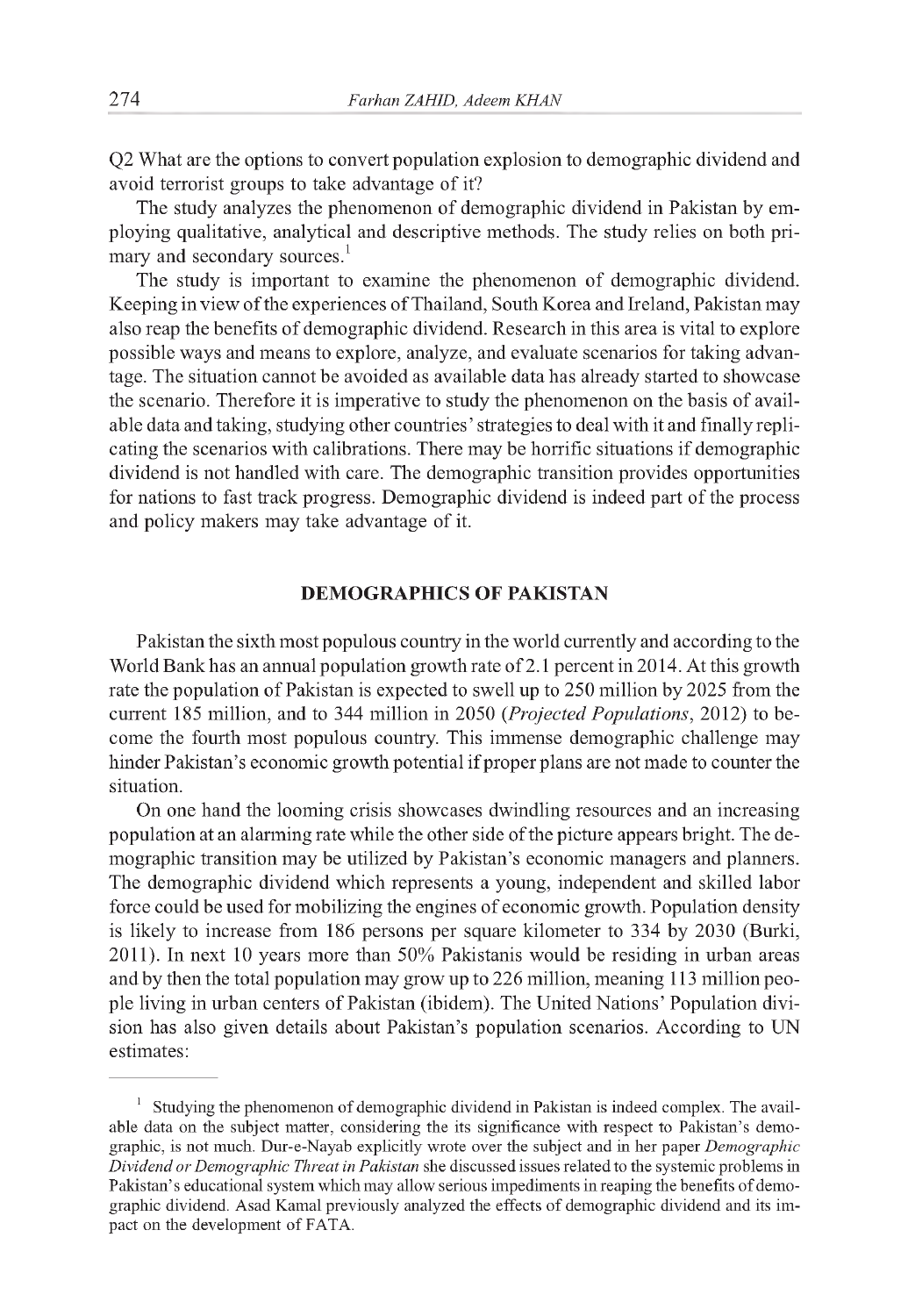- population of Pakistan will rise to 335 million by 2050;
- at least 60 million people are expected to be added in next 15 years;
- if the fertility rate, which is expected to fall, does not fall the current fertility rate would likely to surge Pakistan's population to 450 million;
- presently two-third of Pakistanis is under 30 years of age;
- by 2050 the median age of Pakistani is expected to be 33 (Kugelman, 2011).

Table 1

| <b>Age Structures</b> | Total % | Male       | Female     |
|-----------------------|---------|------------|------------|
| $0-14$ years          | 33.3    | 33,595,949 | 31,797,766 |
| $15-24$ years         | 21.55   | 21,803,617 | 20,463,184 |
| $25 - 54$ years       | 35.7    | 36,390,119 | 33,632,395 |
| $55-64$ years         | 5.1     | 5,008,681  | 5,041,434  |
| 65 and above          | 4.3     | 3,951,190  | 4,490,045  |

**Age Structures in Pakistani Population (2014)**

Total Population: 196,174,380 (July 2014 est.)

**Source:** *CIA World Factbook, Pakistan Demographics,* 2014.

# **OCCURRENCEOF DEMOGRAPHIC DIVIDEND**

Pakistan started experiencing demographic dividend in 1990 and expectedly the life span of demographic dividend in Pakistan may last up till 2050. Pakistan could benefit from its demographic transition and earn demographic dividend. The phenomenon is already occurring in Pakistan because the country fulfills the characteristics required for happening. The abundant supply of labor, decline in mortality, decline in fertility and resulting human capital apparently suffice the requirements for demographic dividend to take its roots in Pakistan. The population is expected to grow and overall population mass appears increasing till 2050. The population growth rate is expected to decline from current 2% in 2015 to 0.78 percent in 2050 (Durr-e-Nayyab, 2008). The working age population (15-64 yrs.), which is around 60 percent currently, is expected to reach around 68 percent of the population by 2045 (ibidem).

Pakistan is passing through its demographic transition and 50% of the population is below 20 years, whereas 60% are under 30 years of age. The so-called youth bulge, which is responsible for the surge in the country's work force, is expected to grow percent annually (Bokhari, 2011). According to the estimates of *Planning Commission* of Pakistan, Pakistan's economy has to grow at a rate of 7% to absorb the additional labor force, which is growing at a rate of 3 percent annually *(Pakistan Economic Survey,* 2012). In his study on demographic dividend in Pakistan R. Amjad considers weak participation of women in workforce, low reallocation of labor in value added sectors, low levels of education, and poor youth profile as impediments for reaping demographic dividend in Pakistan (Amjad, 2013).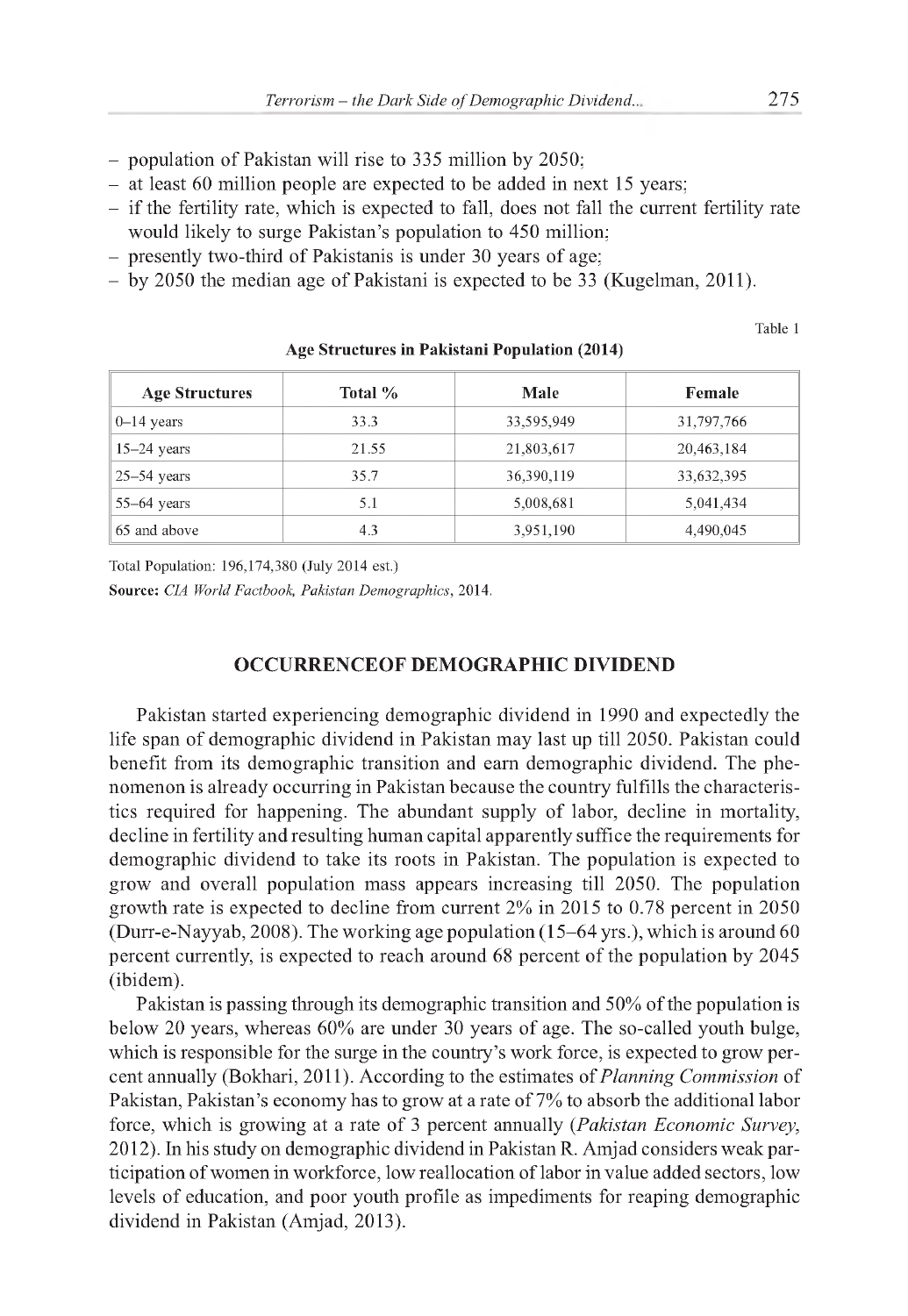Demographic dividend, theoretically, is the difference in the growth rates of working age population and total population. The dividend is said to occur if this difference is positive. According to projected estimates, the dividend is expected to persist till 2050, providing Pakistan with a huge window of opportunity. The basic premise of the demographic dividend is that the young (<15 years old) and old (>64 years old) tend to consume more than they produce. In contrast, the working age population (15-64 years) is expected to contribute more to output and savings.

Durr-e-Nayab (2008) points out that demographic dividend can be reaped through systematic complementarities between labor supply, savings, and human capital. As a consequence of demographic transition, there is an increase in the supply of labor as more people enter the bracket of productive years. Moreover, there is a tendency of more females entering the labor force as fertility rates decline. However, this increase in labor supply is a benefit only if it is adequately trained and employed so that it can contribute positively to GDP. Importantly, the labor force participation rate is only 56% in Pakistan (25% for females, 86% for males). Notably, as a consequence of demographic transition labor force participation rate in females has increased from 13% in 1990 to around 25% in 2014. Even with this relatively low rate of labor force participation, unemployment rate in Pakistan is around 5% (female: 9%, male: 4%). Labor force in Pakistan has swelled from 31 million 1990 to 64 million in 2014. According to World Bank data for Pakistan (in year 2008) labor force with primary education is only 15 to 16% underscoring the mediocre quality of labor (World Bank data). Dividends of the labor supply, however, can only be reaped if complementary policies are in place that can enhance the quality of labor force as well as provide economic growth that can absorb the supply of this labor.

Demographic transition is expected to encourage savings, due primarily to low dependency ratios, improving a country's capacity to invest and propel economic growth. Gross domestic savings (as a percentage of GDP) have, however, remained low and less than 10% over the past several years (around 7.5% of GDP in 2014). This savings percentage is more than 30% in East Asian economies of Korea, Thailand, and Malaysia (World Bank data). Importantly, savings are also influenced by several factors other than the demographic transition like the quality of banking system, interest rates, investment climate, and inflation expectations. Arguably, these complementary factors are not favorable to encourage savings rates in Pakistan.

Investment in human capital is influenced by demographic transition. It is agued that demographic transition enhances the premium on education level that in turn increases the productivity of labor force. However, both the quantity and quality of education are important. In Pakistan, for example, literacy rate among youth male (ages 15-24 yrs.) is approximately 80%. However, it is difficult to assess the quality of education. Government expenditure on education (as a percentage of GDP), which arguably is a determinant of the quality of education, is quite low at 2.49% of GDP for Pakistan when compared to around 5% in emerging economies of East Asia (5.9% in Malaysia, 4.9% in Thailand, and 4.6% in Korea).

It is evident, therefore, that the necessary combination of labor supply, savings, and human capital that is necessary to transform the dividend into an opportunity is lacking in Pakistan. However, a conscious policy framework can still enable the country to benefit from this opportunity.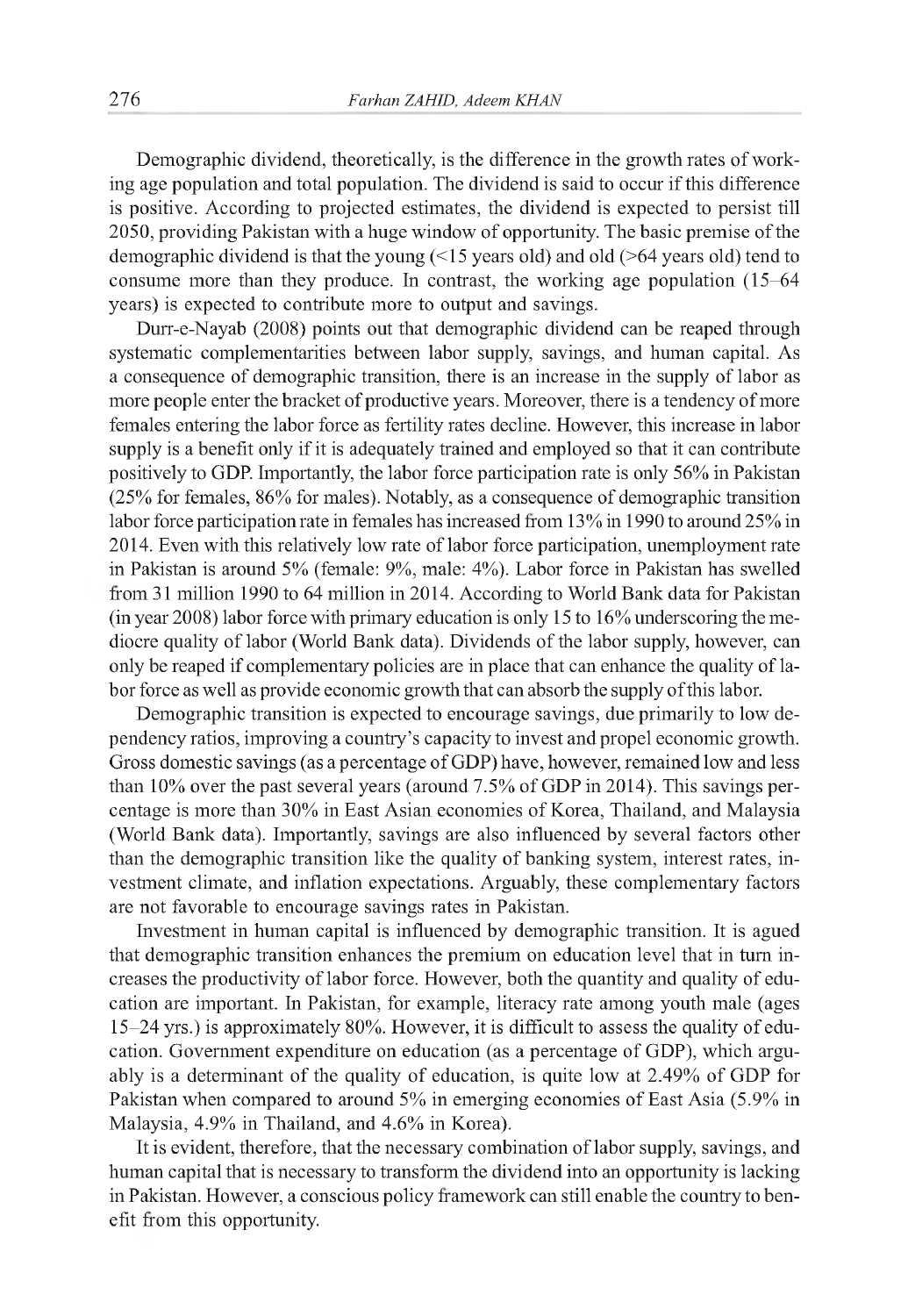#### **LEARNING FROM THE EXPERIENCED NATIONS**

It is estimated that every country gets once-in-a-lifetime opportunity of experiencing demographic dividend. Pakistan may learn from Ireland, and Thailand, two countries that successfully managed to reap the benefits of demographic benefits during 1970s and 1980s.\_The primary focus for earning demographic dividend is on overall literacy level, skill development and women's contribution on the labor side. Without women empowerment in the form of high literacy rate and an equal opportunity job market, reaping the demographic dividend is not possible.

India, Pakistan's bete noir is also experiencing demographic dividend. Indian policy makers have been worried for a while because of a compelling pressure to reap the benefits of it. By 2026 youth (15-59) would comprise 64% of India's population leaving only 13% above 60 years of age *(Reaping India's,* 2010: 7). Currently India has 605 million people below 25 years of age, and among these 225 million are in the age bracket of 10-19. According to estimates by International Labor Organization (ILO) while the rest of the developed world is having considerable ageing population by 220 India will have a ready work force of 116 million (20-24) by 2020 in comparison to China's 94 million (Tharoor, 2014). The disadvantaged situation India is being faced is the very small size of its formally skilled workforce which is only 2% of the total labor force in comparison to South Korea's 96%, Japan's 80%, Germany's 75% and United Kingdom's 68% *(Reaping India s,* 2010: 9). In this situation India would be having the advantage of median age of 29 years by 2020 in comparison to 47 in Japan, 46 in Europe and 40 in USA. Despite having a disadvantage of skilled labor force the labor force is expected to grow by 32% whereas in China figure will decline by 5% (Tharoor, 2014). Dealing with this upcoming situation would be an uphill task as the figures could work like a double-edged sword. For reaping the benefits of demographic dividend India will have to generate an educated female work force with equal employment opportunities. Currently 60% of women graduates in India are unemployed, with one of the lowest female unemployment rate alongside Pakistan and Middle Eastern countries. 92% of India's work force (470 million) is informally skilled (Nagarajan, 2014). With such prevailing conditions India's dream of earning demographic dividend could not come true. Without a skilled labor force the window of opportunity could turn into a disaster. Despite having these grave difficulties the Indian economy is growing at a reasonably good rate. Currently India is the  $9<sup>th</sup>$  largest economy, with a GDP growth rate of 7.4% in 2014-2015 fiscal year (2010: 10.3%, 2011: 6.6%, 2012: 5.1%, 2013: 6.9%) *(GDP Growth,* 2015), allowing the country to reap its demographic dividend at a slow rate. According to International Monetary Fund (IMF)'s projections the demographic dividend could add 2% GDP growth rate per annum (Aiyar, Mody, 2011).

South Korea is quoted as a country, which in true sense reaped the benefits of demographic dividend. The demographic transition started after the Korean War (1950-1953) and South Korean policy makers' well-times policies led the nation to earn demographic dividend. South Korea is now the  $13<sup>th</sup>$  largest economy in the world in terms of nominal GDP (\$1.4 trillion); it is the  $5<sup>th</sup>$  largest exporter and  $7<sup>th</sup>$  largest importer. South Korea was placed among the countries termed as Asian Tigers (Malaysia, Indonesia, Singapore, Thailand, Taiwan and Hong Kong). The South Korean economy grew at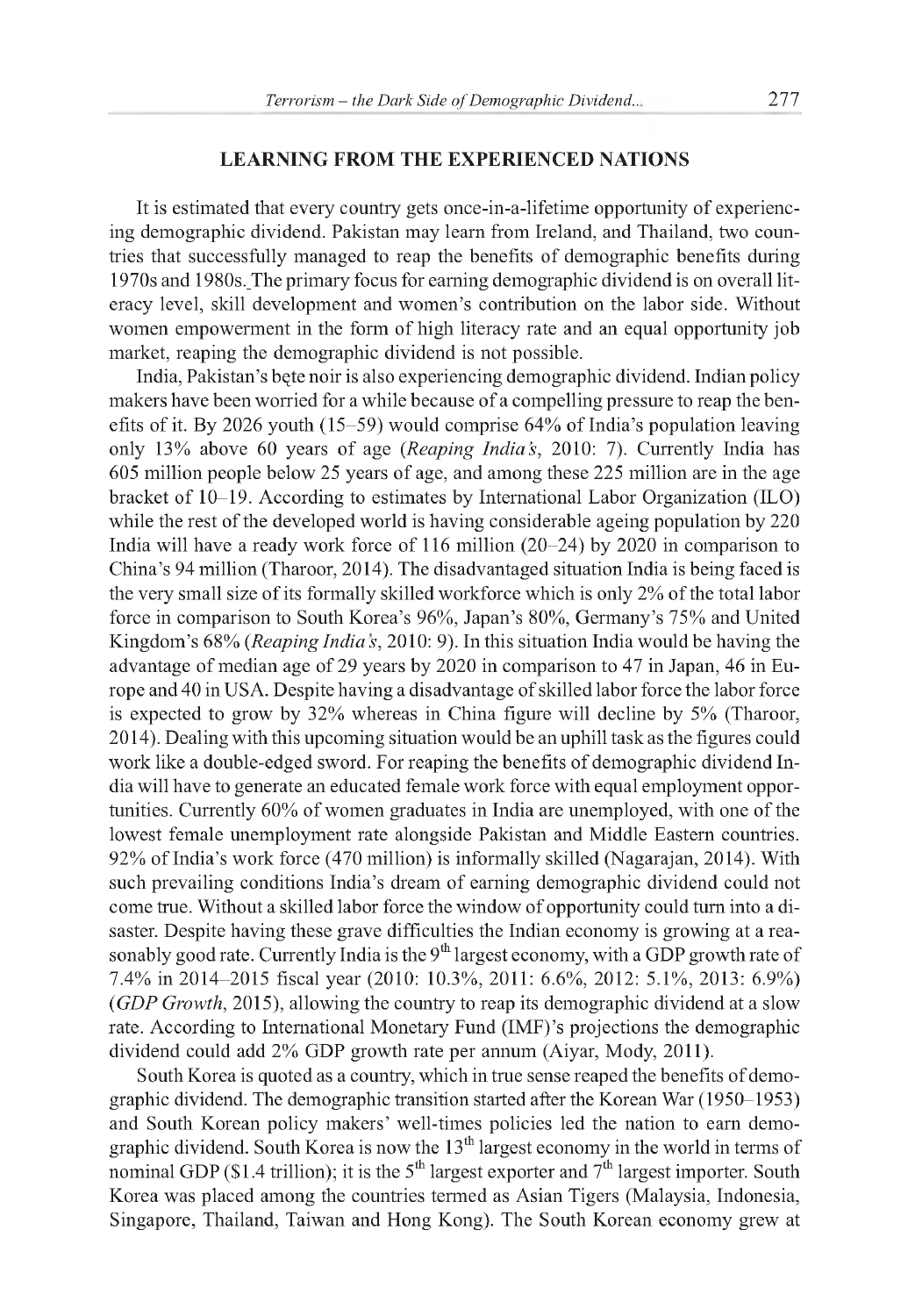a rate of 6.7% between 1960-1990 (Gribble, 2012). The South Koreans earned their demographic dividend mainly because of investing in reproductive health program, focus on education, planning of infrastructural development projects keeping in view of demographics. Population policies were also framed to address population growth rate issues and increasing the size of manufacturing sector. Because of the policy initiatives the fertility rate began to drop from 5.4 children to 2.9 children per women by 1975. For comprehensively reaping the benefits of demographic dividend the policy makers focused on education. The 54% enrolment rate between 1950-1960 was increased up to 97% in 1990, which gave rise to a 'production-oriented' population for achieving economic development (ibidem). The South Korean government also focused on comprehensive economic planning. The pre-war economy was primarily based on farming and fishing. The industrial sector was almost non-existent. Rural construction program was initiated for the uplifting the standard of living and economic activities in the countryside. The rural planning lessened the burden of mass migration to urban centers. The Vietnam War (1964-1975) provided an opportunity for Korean economy to grow which Korean public sector economist capitalized on. Nascent South Korean industrial sector won infrastructure projects in Vietnam and many other manufacturing opportunities at home (ibidem). Comprehensive economic planning allowed an increase in savings which grew at 8% per year from 1965-1991 (ibidem). The South Korean model of earning demographic dividend may be well applied in Pakistan. Replicating the South Korean model would require effective population policies to slow the rate of population growth, women education, and timely changes in overall socioeconomic structures to enable the demographic dividend to yield its result.

Thailand would be another case study in this connection. Thailand has been able to reap the benefits of demographic dividend during last four decades. The Thai success is based on addressing the need of slowing the population growth rate by expanding family planning programs which helped decline the fertility rate from 5.5 children per women to 2.2 (Bremmer, Gribble, 2004). The Thai government realizing the potential of high growth rate in early 1960s for earning demographic dividend. Investing in infrastructure in terms of transition from a rural based farming economy to industrialization had jumped started the economy. Building of roads and irrigation systems helped grow the size of economy by many folds *(Four Steps,* 2013). In the second stage the Thai government turned its focus to population planning policies. The two-fold population planning was to reduce fertility and create public awareness about family planning which also yielded positive results because of high literacy rate (ibidem).

# **REAPING THE BENEFITS OF DEMOGRAPHIC DIVIDEND: CHALLENGES**

There are huge challenges ahead in setting things right for getting benefits of demographic dividend:

- In its seventh decade, the Pakistani population has increased from 34 million in 1951 to an estimated 171 million in 2009. It has increased five-fold since 1951. Slowing down the growth rate of an ever-increasing Pakistani population is definitely a big challenge.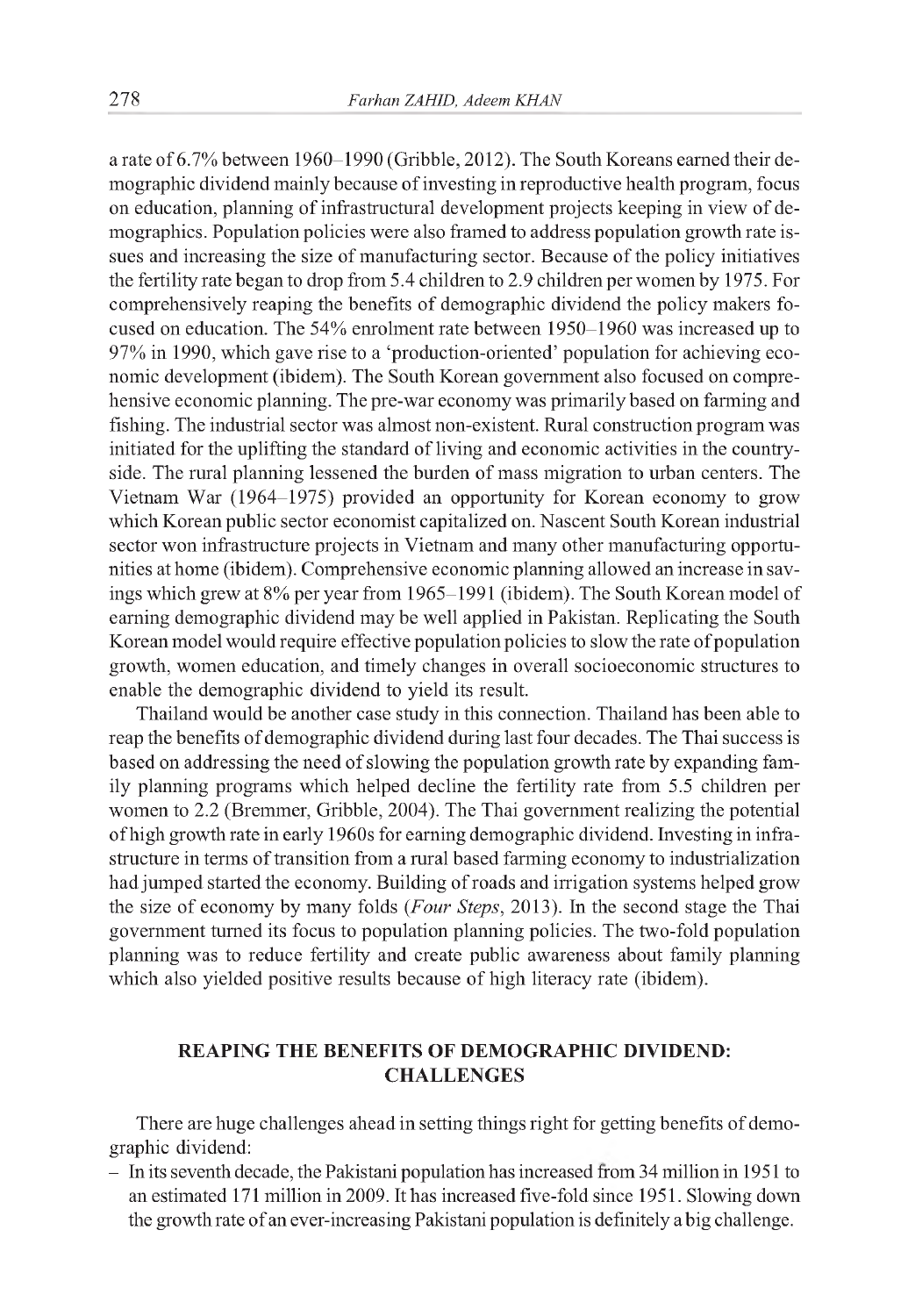- The biggest challenge would be to reap the demographic dividend alongside planning to lower the current fertility rate because at current rate the expected population would be 450 million in 2050 and with current gradual drop in growth rate the population would be 350 million in 2050.
- Another challenge is to aware Pakistani women of their right to know about choice of contraceptives. According to population studies 96% of Pakistani women are aware of at least one modern contraceptive but only 22% currently using it and 8% are using traditional methods. At least 25% of women want to give a gap of some years before giving birth but are not aware of effective use of contraceptives. 24% of women admit that their child was untimely or unplanned *(Population policy,* 2010).
- According to *Demographic Health Survey 2006-7,* 65% Pakistani women had at least one abortion before the age of 30.
- Another challenge is about semantics as population control is considered negative in Pakistan especially after the *Abbotabad Operation* in May 2011 by US Navy Seals to kill Al-Qaeda Emir Osama Bin Laden who was living in a compound in Abbotabad. Allegedly the US government (CIA per se) used non-governmental organizations such as Save the Children to collect DNA sample of Bin Laden family in the guise of polio workers. Many polio workers later lost their lives in targeted killings by Islamist militants in many parts of Pakistan. Even before this episode the orthodox clergy had launched a smear campaign to publicly discredit the population control campaign by making false accusations. To discredit such ideas the population policy now uses term 'birth spacing' of at least 36 months.
- Pakistan is one of the countries with lowest literacy rates in the world. With world literacy rate of 84%, Pakistan lags far behind with 55%. In such scenario it is more difficult to convince Pakistani masses for family planning.
- A major challenge for implementing the policy would be public service delivery issue. It would be much difficult to expand the network of service delivery especially with regard to birth spacing campaign from urban to rural areas.
- Without women literacy level all of the efforts would go in vain. The female literacy holds key in family planning, which in return help earn the demographic dividend. To increase the current abysmally low female (42%) literacy rate may be a Herculean task to achieve.

# **IMPACT OF DEMOGRAPHIC TRANSITION ON TERRORISM IN PAKISTAN**

There appears to be a tremendous impact of changing demographics of Pakistan and rising terrorism. Pakistan is somehow a unique case of demographic dividend as it is the only country hitherto which is experiencing demographic dividend and also passing through a difficult phase concerning the incidents of terrorism. Simply put, the country is also experiencing the phenomenon of terrorism. There are 212 proscribed terrorist organizations in Pakistan with some having quite a large number of members. With the presence of a plethora of terrorist organizations operating on Pakistani territory it appears that the benefits of demographic dividend could also be reaped by terrorist groups. One primary reason would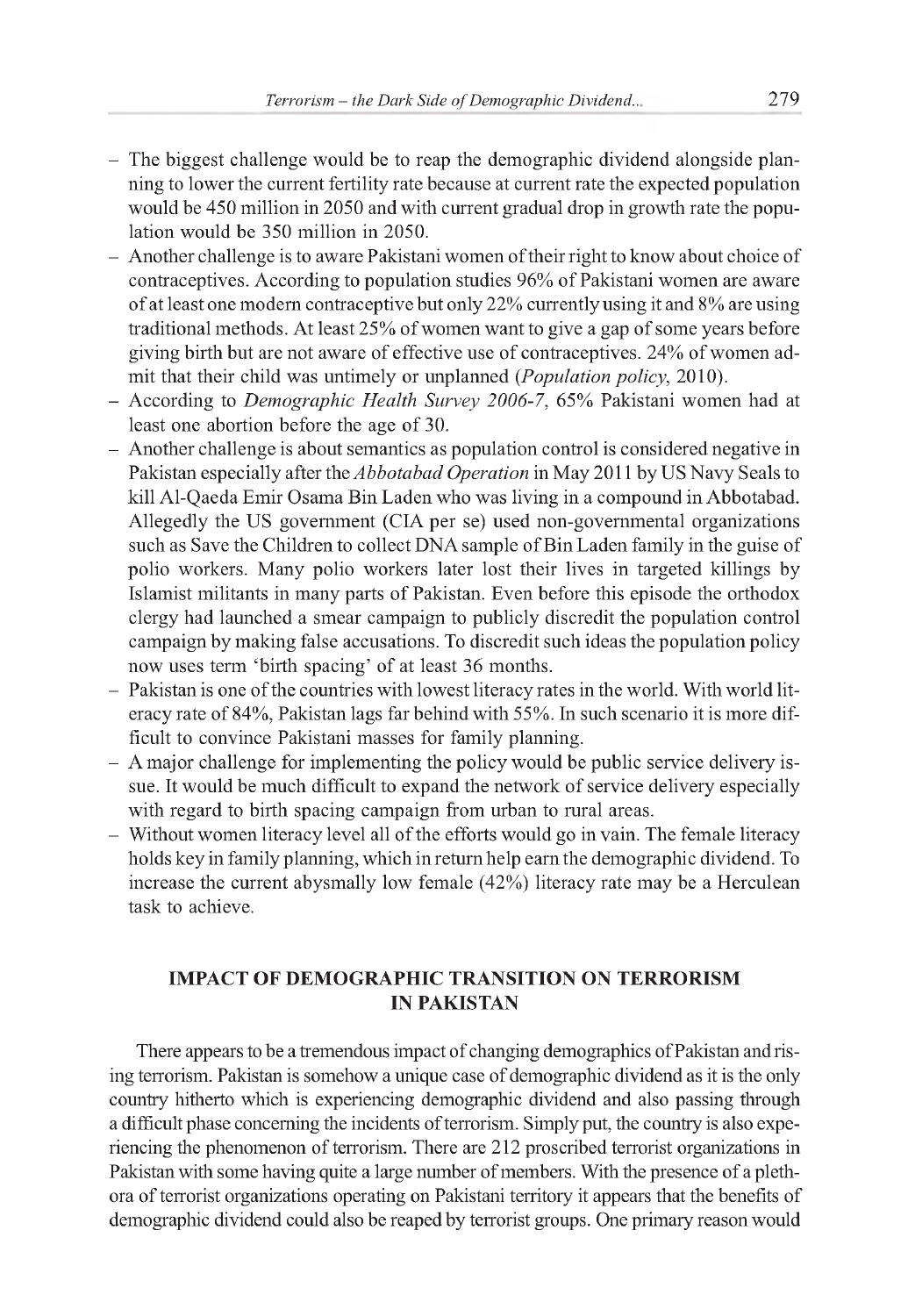be weak economic indicators which could help these organizations establish a parallel network of charity, relief, rescue, social services, education, health and religious seminaries. The consistent growth of population with little or no economic engagement would benefit terrorist organization already running an underground network.

Pakistan is one the worst victims of terrorism. More than 55,000 people have lost their lives during last 14 years of Islamist terrorist attacks. It would not be apt to say that the Pakistan's terrorism related problems started after the commencement of Global War on Terror (GWOT) in October 2001 in which the country is playing a pivotal role.

The dark side of the demographic explosion could be terrorism. There may be many other fallouts such as rise in crime, local feuds, civil war and other forms of political violence but fragile states with ungoverned territories, the demographic disproportions vis-à-vis resources may pave the way for terrorism. According to C Cohen: "Pakistan's population doubled between 1961 and 1982, a period of just 21 years. The United Nations (UN) projects that by 2050 Pakistan's population could double again to more than 350 million people, making it the world's third or fourth most populous country" (Cohen, 2008).

Pakistan ranked third in *Global Terrorism Index* and was one of the five countries constituting 82% of the people killed in terrorist attacks worldwide in 2013 *(Global Terrorism Index,* 2014). Out of five worst terrorist attacks as far as fatalities were concerned, three occurred in Pakistan. There was a 37% increase in deaths resulting because of terrorist incidents, in 1933 terrorist attacks 2,345 people lost their lives and 5,035 received injuries, 23 major terrorist groups remained active in Pakistan in 2013 out of which 11 accounted for 270 terrorist attacks, 100 attacks on educational institutions, 71 suicide bombings causing 2,740 casualties, at least one terrorist attack recorded in 500 cities in Pakistan, at least two or more in 180 cities, and 16% all terrorist attacks occurred in the most populous city Karachi in 2013 (ibidem).

Table 2

| <b>Rok</b> | <b>Civilians</b> | <b>Security Force</b><br>Personnel | Terrorists/<br><b>Insurgents</b> | <b>Total</b> |
|------------|------------------|------------------------------------|----------------------------------|--------------|
| 2003       | 140              | 24                                 | 25                               | 189          |
| 2004       | 435              | 184                                | 244                              | 863          |
| 2005       | 430              | 81                                 | 137                              | 648          |
| 2006       | 608              | 325                                | 538                              | 1,471        |
| 2007       | 1,522            | 597                                | 1,479                            | 3,598        |
| 2008       | 2,155            | 654                                | 3,906                            | 6,715        |
| 2009       | 2,324            | 991                                | 8,389                            | 11,704       |
| 2010       | 1,796            | 469                                | 5,170                            | 7,435        |
| 2011       | 2,738            | 765                                | 2,800                            | 6,303        |
| 2012       | 3,007            | 732                                | 2,472                            | 6,211        |
| 2013       | 3,001            | 676                                | 1,702                            | 5,379        |
| 2014       | 1,781            | 533                                | 3,182                            | 5,496        |
| 2015       | 853              | 305                                | 2,217                            | 3,376        |
| Total*     | 20,790           | 6,336                              | 32,261                           | 59,388       |

**Victims of terrorist attacks in Pakistan since 2003**

**Source:** South Asia Terrorism Portal, 2015 (data as of November 2015).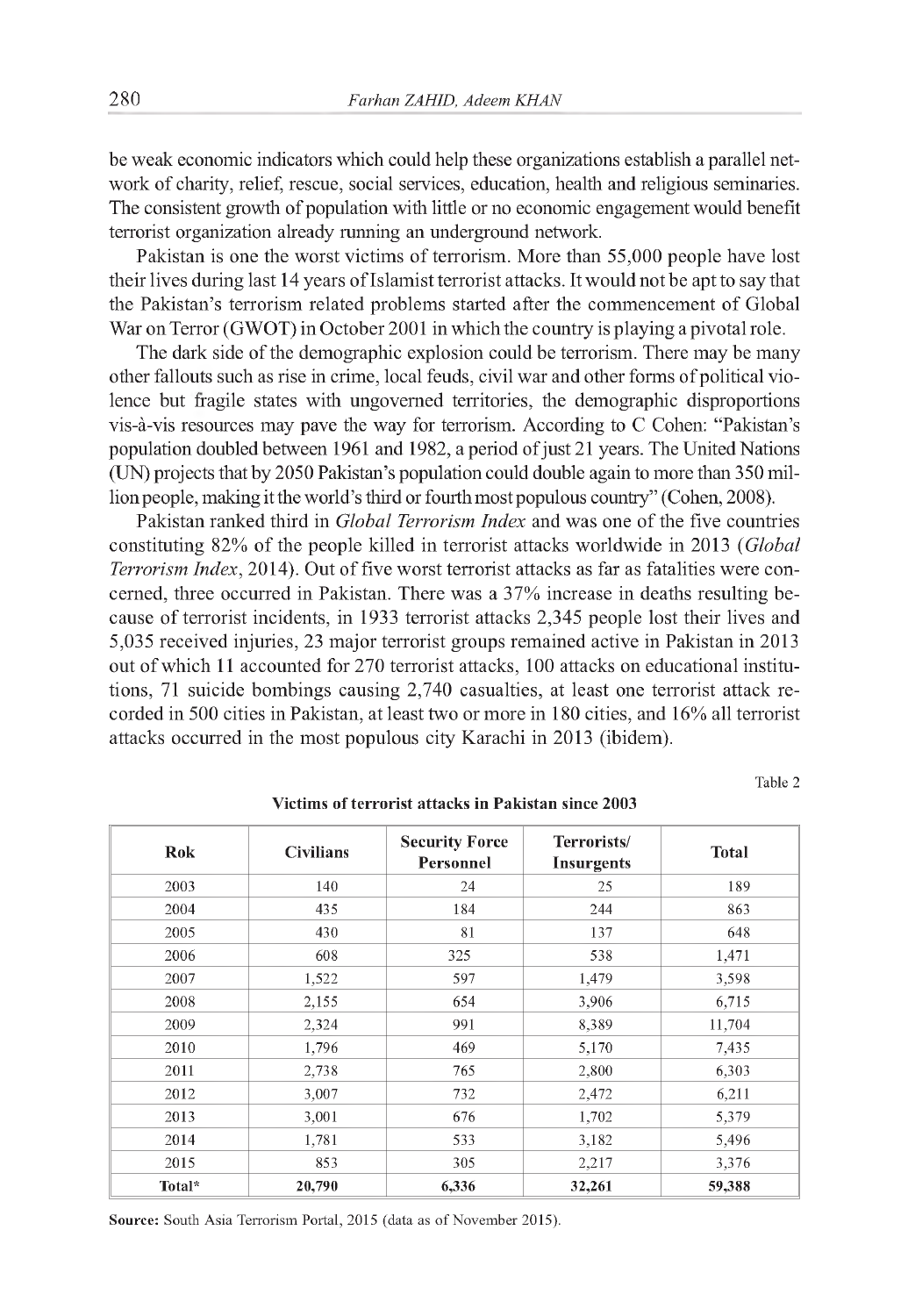The increasing number of suicide attacks in last 13 years is indicative of higher recruitment levels achieved by terrorist organizations, an advantage of population transition, and allowing terrorists to reap the benefits of demographic dividend.

| Year         | <b>Incidents</b> | <b>Killed</b> | Injured |
|--------------|------------------|---------------|---------|
| 2003         | 2                | 69            | 103     |
| 2004         | 7                | 89            | 321     |
| 2005         | 4                | 84            | 219     |
| 2006         | 7                | 161           | 352     |
| 2007         | 54               | 765           | 1,677   |
| 2008         | 59               | 893           | 1,846   |
| 2009         | 76               | 949           | 2,356   |
| 2010         | 49               | 1,167         | 2,199   |
| 2011         | 41               | 628           | 1,183   |
| 2012         | 39               | 365           | 607     |
| 2013         | 43               | 751           | 1,411   |
| 2014         | 25               | 336           | 601     |
| 2015         | 19               | 161           | 360     |
| <b>Total</b> | 426              | 6,433         | 13,269  |

**Results of terrorist attacks in Pakistan since 2003**

**Source:** South Asia Terrorism Portal.

Terrorism has a direct effect on Pakistani economy, which has suffered tremendously. According to the Economic Survey of Pakistan the economic losses because of terrorism stand at \$107 billion (Mukhtar, 2015). Unemployment and inflation rates are also increasing and the core inflation rate in Pakistan averaged 8.46% from 2010 until 2015 *(Pakistan Core Inflation,* 2015).

> **Estimated Economic Losses 2001-15 Fiscal Year Losses in billions (\$)** 1 2 2001-2 2.67 2002-3 2.75 2003-4 2.93 2004-5 3.41 2005-6 3.99

> > 2006-7 4.67 2007-8 6.94 2008-9 9.18 2009-10 13.56 2010-11 23.77

|--|

Table 3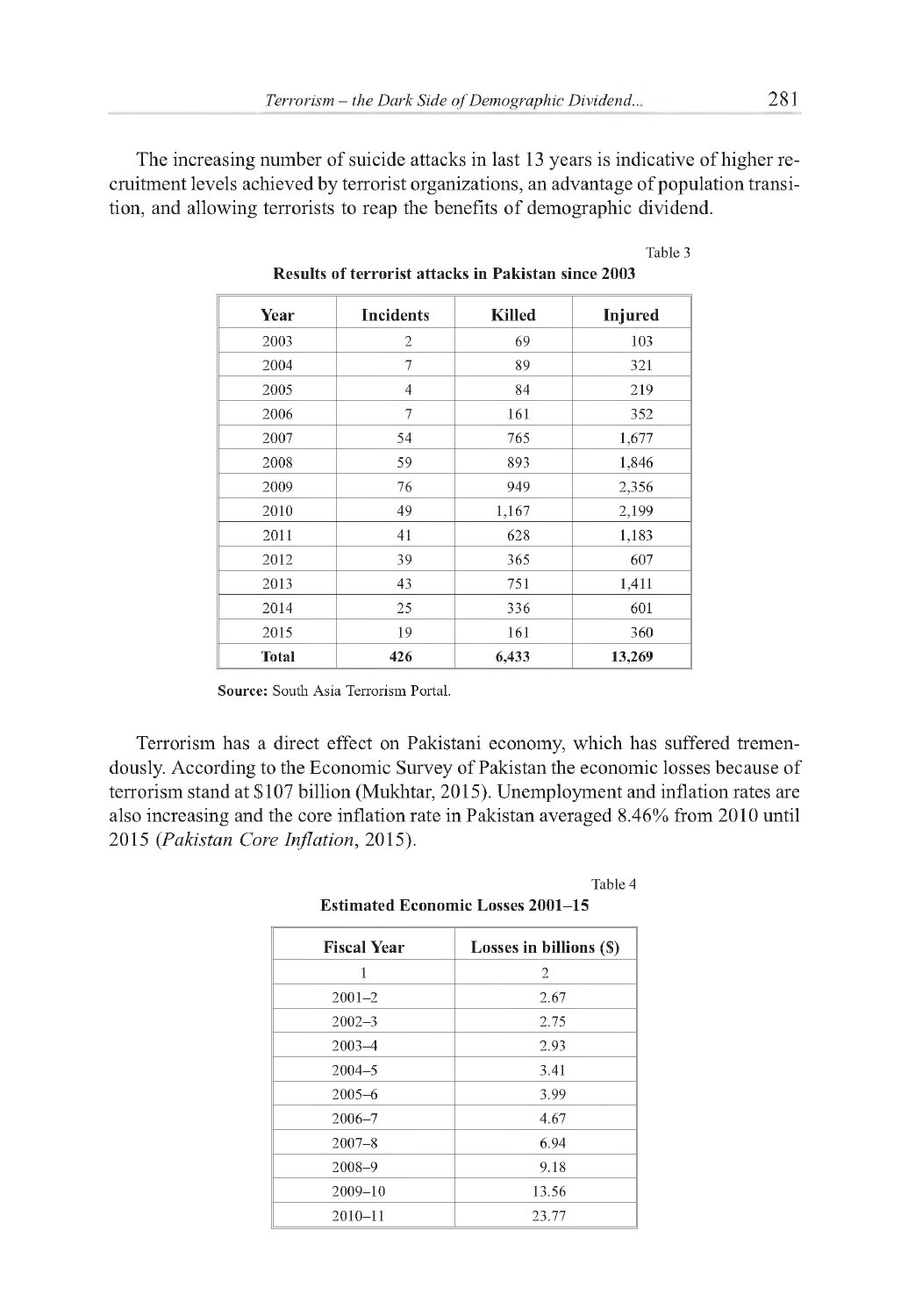|              | 2      |
|--------------|--------|
| $2011 - 12$  | 11.98  |
| $2012 - 13$  | 9.97   |
| $2013 - 14$  | 6.63   |
| $2014 - 15$  | 4.53   |
| <b>Total</b> | 106.98 |

**Source:** *Pakistan Core Inflation Rate 2010-16* (2015), Trading Economics, [http://www.tradingeconomics.com/pa](http://www.tradingeconomics.com/pa-)kistan/core-inflation-rate (12.01.2016).

It is almost impossible to find an exact number of terrorists active in Pakistan, though, one knows the number of terrorist organizations.<sup>2</sup> There have been various estimates presented by expert, think tanks, and other sources. Table 5. presents principal terrorist organizations in Pakistan on the basis of their strength, affiliations with global terrorist organizations, and ideology and areas of operation.

Table 5

| Pakistani<br><b>Islamist</b><br>terrorist<br>organizations | <b>Ideology</b>              | <b>Stated Aims and Goals</b>                                                                               | <b>Remarks</b>                                                                                                                                                                                                                                                            |
|------------------------------------------------------------|------------------------------|------------------------------------------------------------------------------------------------------------|---------------------------------------------------------------------------------------------------------------------------------------------------------------------------------------------------------------------------------------------------------------------------|
| HuJI                                                       | Deobandi                     | Kashmir, Caliphate, Sharia, Allied with Al-Qaeda<br>Anti-American/Western                                  |                                                                                                                                                                                                                                                                           |
| HuM                                                        | Deobandi                     | Kashmir, Caliphate and, Sharia   Allied with Al-Qaeda<br>in Pakistan                                       |                                                                                                                                                                                                                                                                           |
| LeJ                                                        | Deobandi                     | Anti-Shia, Anti-Sufi sects, Allied with Al-Qaeda<br>anti-American/Western                                  |                                                                                                                                                                                                                                                                           |
| JeM                                                        | Deobandi                     | Indian Kashmir, Caliphate and Allied with Al-Qaeda<br>Sharia in Pakistan                                   |                                                                                                                                                                                                                                                                           |
| LeT                                                        | Wahabi/Salafist              | Insurgency in Indian Kashmir,<br>Caliphate and Sharia in Paki-<br>stan, Regional and global am-<br>bitions | Discreetly allied with Al-Qaeda and its<br>splinter factions fighting in Kunar against<br>US Forces, still not overtly anti-Pakistan<br>but in collusion with Islamist groups                                                                                             |
| TTP                                                        | Deobandi-Wahabi/<br>Salafist | Turning Pakistan into Caliph-<br>ate, Sharia law, defeating Pa-<br>areas                                   | Main collaborator of Al-Qaeda Central<br>based in Pakistani tribal areas and also<br>kistani security forces, driving provided safe havens to Pakistani Islamist<br>Pakistani forces out of tribal groups and international Islamists such<br>as IMU/IJU, LIFG, ETIM etc. |

**Principal terrorist organizations in Pakistan**

According to several estimates the current strength of terrorist organizations in Pakistan is in thousands. International think-tanks and research organizations have at-

 $2$  According to Ministry of Interior's list of proscribed organizations, the number currently stands at 60 whereas the Ministry of Foreign Affairs maintains its separate list of 171 terrorist organizations.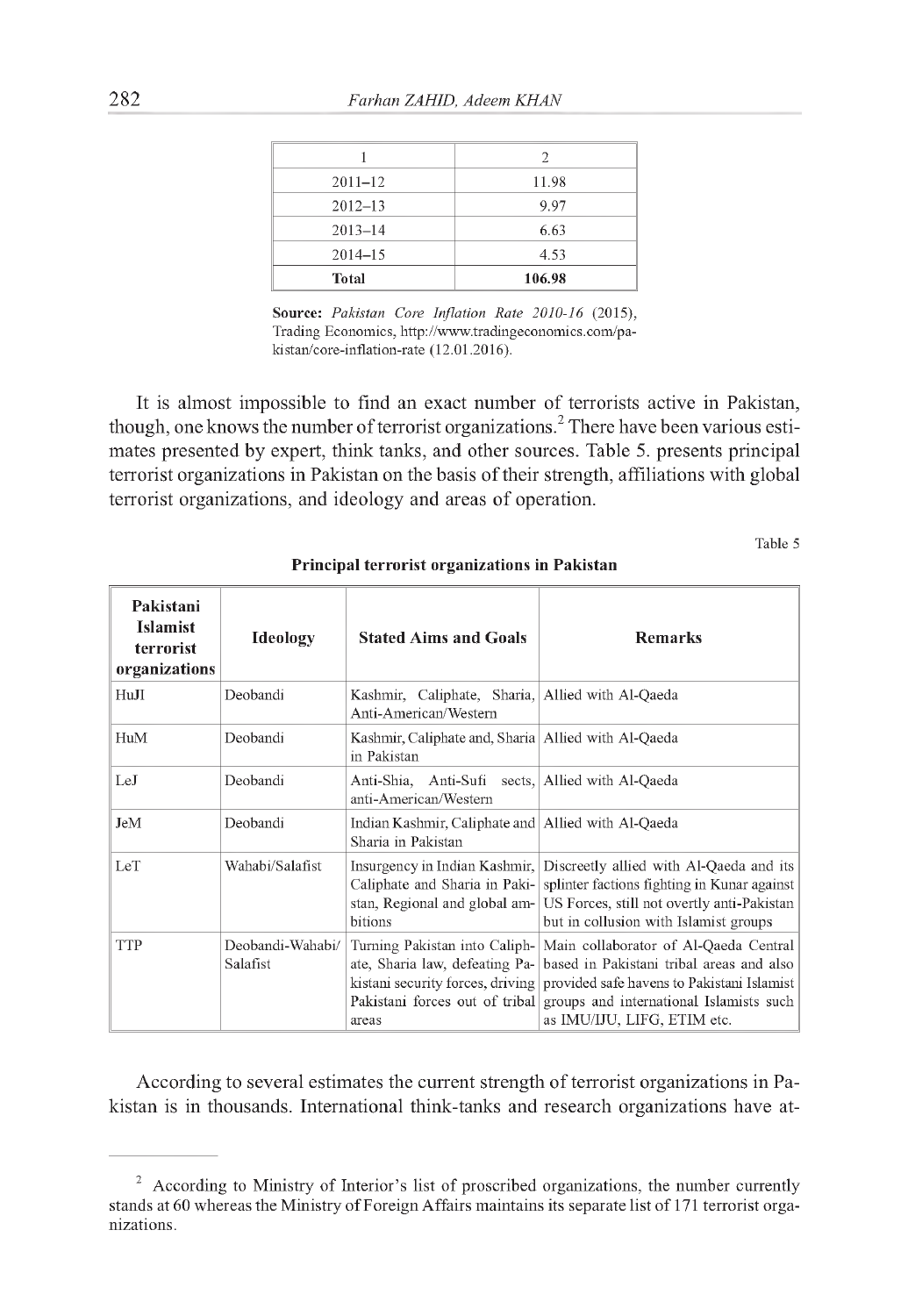tempted to calculate the figure, such as South Asia Terrorism Portal (SATP), Federation of American Scientists (FAS), and US Department of State (Tab. 6).

Table 6

| Organization | Strength according<br>to South Asia Terrorism<br><b>Portal Data</b> | Strength according<br>to Global Terrorism<br>Database, START | Strength according to<br><b>US Department of State</b> |
|--------------|---------------------------------------------------------------------|--------------------------------------------------------------|--------------------------------------------------------|
| HuJI         | $500 - 700$                                                         | Not known                                                    | $300 - 500$                                            |
| HuM          | $1.000\,$                                                           | 300                                                          | $300 - 500$                                            |
| LeJ          | 300                                                                 | 300                                                          | 500                                                    |
| LeT          | 750                                                                 | 300                                                          | $2,000 - 3,000$                                        |
| JeM          | 500                                                                 | 100                                                          | $300 - 500$                                            |
| <b>TTP</b>   | 30,000-35,000                                                       |                                                              | $2,000 - 3,000$                                        |

#### **The current strength of principal terrorist organizations in Pakistan**

**Source:** South Asia Terrorism Portal (SATP), Global Terrorism Database (START), University of Maryland, and Country Reports on Terrorism, 2011, US State Department's Foreign Terrorist Organizations.

Islamist terrorist organizations in Pakistan appear to be in a position to capitalize on demographic transition. Therefore it is pertinent to discuss principal Islamist terrorist organizations operating in Pakistan.

## **A. Harkat ul Jihad Islami (HuJI)**

HuJI is a jihadist/militant Islamist violent non-state actor born out of Afghan War. Its exact year of coming into being is not known but considered to be 1983 when it started jihadi activities in Afghanistan alongside Afghan Islamist Mujahedeen groups. HuJI was in fact the first Islamist armed non-state actor founded in Pakistan during Afghan War. It's truly the founding stone moving towards formation of Islamist terrorist organizations. HuJI changed its jihadist front from Afghanistan to Kashmir in 1989. It had become international with opening up of branches in India, Myanmar and Bangladesh.<sup>3</sup> HuJI's adheres to Deobandi/Wahabi radical school of thought and since its inception it has successfully drawn recruits from Deobandi madrasahs managed by Islamist political party JUI.<sup>4</sup> It is hybrid in a sense that many of its followers are Punjabis and Pashtuns. HuJI has played a key role in providing militant leadership to later radical Islamist groups belonging to same radical school of thought. The leadership of most of the radical Islamists terrorist organizations in Pakistan, previously belonged to HuJI. Therefore we could say that all started from HuJI. The radical mindset, ideology, training camps, tactics, guerrilla war experience, jihadi spirit, madrasah recruitment; leaders from both Punjabis and Pashtun ethnic groups, pan-Islamist radical agendas etc are all today's critical issues that sprang from the fountain of HuJI.

<sup>&</sup>lt;sup>3</sup> Interview with Imtiaz Gul, security expert and Islamabad-based journalist.

<sup>&</sup>lt;sup>4</sup> Interview with Mujahid Hussain, security expert and Belgium-based Pakistani journalist.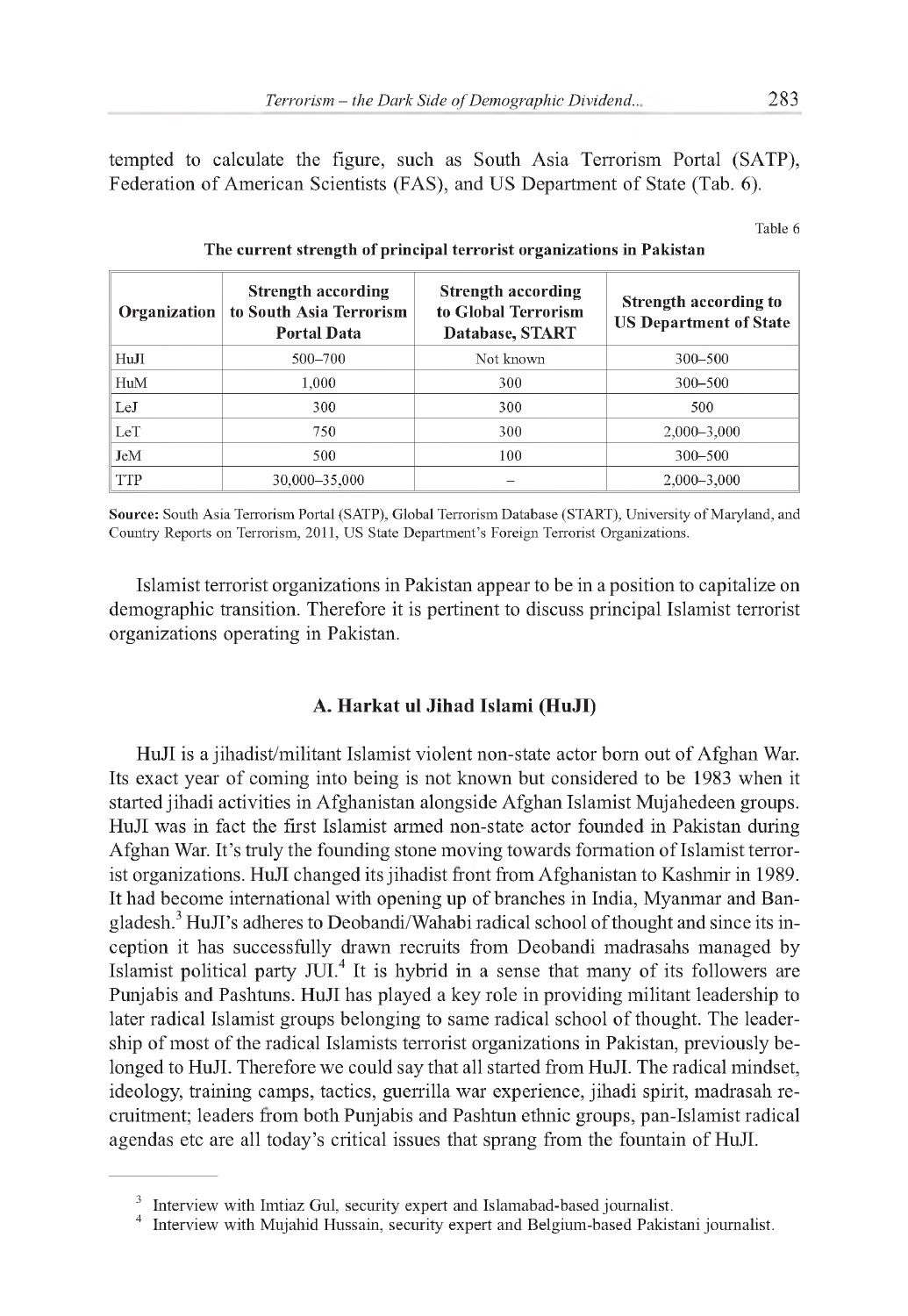HuJI was founded by Maulana Irshad Ahmad and his trusted lieutenants Qari Saifullah Akhter, and Fazalur Rehman Khalil. Irshad Ahmad was a Punjabi whereas Akhter and Khalil were Pashtuns from Khyber-Pakhtunkhawa province of Pakistan. All of them had graduated from Deobandi seminary Banori Town in Karachi. HuJI is simultaneously Afghan jihadist, Kashmiri, sectarian, pro-Taliban, pro-Al-Qaeda, and anti-western and anti-American. Thus, implying the point made earlier in this chapter about the characteristics of such kind of Islamist-deobandist-wahabist violent non-state actors. HuJI has been able to conduct 19 terrorist attacks since 2001 in Pakistan in collusion with Al-Qaeda Central based in Pakistan's tribal areas *(Global Terrorism Database,* 2012).

#### **B. Harkatul Mujahedeen (HuM)**

Harkatul Mujahedeen (HuM) is a break-away faction of Harkatul Jihad Islami (HuJI). The HuM was established by former HuJI leader Fazal-ur-Rehman Khalil in 1989, even then Khalil maintained its relations with HuJI, the parent party. HuM restricted its jihadist activities to Kashmir insurgency up till 1998 and the focus remained anti-India. HuM's global ambitions came to surface in February 1998 when HuM's Amir Khalil signed a declaration of war, the establishment of *Islamic Front against Jews and Crusaders* against the US and its allies coupled with religious edict the Fatwa against Jews and Crusaders alongside Bin Laden in Afghanistan *(Compilation,* 2004).

HuM is closely allied with Al-Qaeda Central. Not to mention the HuM chief Fazalur Rehman Khalil signing the 1998 Fatwa against the US alongside Osama Bin Laden, from the platform of Islamic Front against Jews and Crusaders *(Jihad against,* 1998).

More than 20 HuM rank and files killed when US cruise missiles hit Al-Qaeda-run training camp in Khost in 1998 where they were receiving training. The Tomahawk Cruise missiles were fired by the US Navy in reaction to East African US Embassies' bombings by Al-Qaeda in 1998 *(Operation,* 1998). HuM and its offshoot HuM al-Alami have been responsible for 13 terrorist attacks since 2001, including assassination attempts against former President Pervez Musharraf *(Harktat,* 2006).

Material evidence retrieved during *Operation Neptune Spear* further established close links between Al-Qaeda and HuM. The US Navy Seal Team's raid at Bin Laden hideout in Abbotabad, Pakistan revealed that Bin Laden was in close contact with HuM leader Fazalur Rehman Khalil and it has been speculated that the safe house was provided to Bin Laden through his HuM connections. HuM's leaders had to go underground and its rank and file had to seize their jihadi activities or join other Jihadi outfits after the Pakistani state reacted strongly to HuM's involvement in the murder of Daniel Pearl's kidnapping and assassination in collusion with Al-Qaeda in 2002 in Karachi. Azbigger event was HuM's involvement in two attempted assassination of then Pakistani President and Chief of Army Staff General Pervez Musharaff in 2003 in Rawalpindi.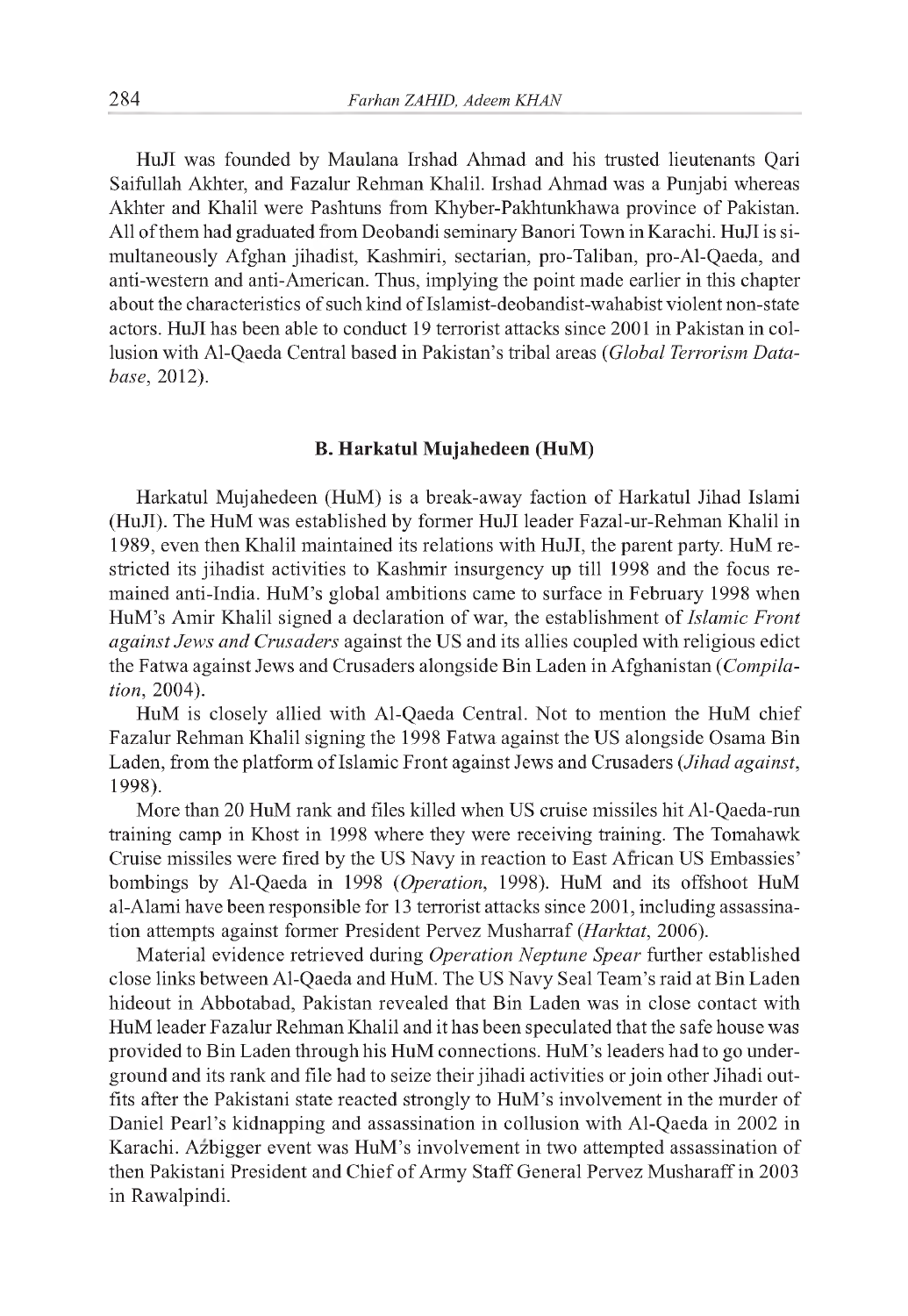## **C. Lashkar-e-Jhangvi**

Lashkar-e-Jhangvi (LeJ) is a Punjab-based extremist anti-Shia sect group. The Islamist terrorist group adheres to radical Deobandi sect ideology. The LeJ is considered to be a break-away faction of its parent sectarian organization Sipah-e-Sihaba (army of the Companions). Siphah-e-Sihaba was formed in the aftermath of growing Shia opposition to General Zia's Islamization policies (1980-88). Zia regime's Islamist policies had effected religious beliefs of Shia-Muslims and they strongly protested against his policies. The military dictator's policy of collecting alms money annoyed Pakistani Shias and they staged a sit-in forcing the military regime to roll back the decision for Shias. General Zia, in an attempt to teach Shias a lesson, used his intelligence apparatus to support anti-Shia Islamist militant groups, prominent amongst them was Sipah-e-Sahaba (Army of the Companions), the parent party of LeJ. The LeJ was born out of that hostile scenario and used brutal violent force against Pakistani Shias and their leadership.<sup>5</sup>

## **D. Jaish-e-Mohammad**

Jaish-e-Mohammad (JeM) is a semi-urban jihadist-sectarian organization; originally came into being during Islamist insurgency in Indian Kashmir (1989-2002). The JeM surfaced during the Kashmir insurgency by 2000. JeM was established by Masood Azhar, a graduate of Dar ul Uloom Islamia madrasah located at Binori Town, Karachi. Azhar joined Harkatul Jihad ul Islami (HuJI) in 1983 and later climbed up to become the secretary general of Harkatul Mujahedeen (HuM) after the HuM parted ways with HuJI in 1987.

Azhar parted ways with HuM after his release from Indian custody and laid the foundations of Jaish-e-Mohammad in late 2000. Initially JeM drew most of its membership from the like-minded Deobandi jihadi groups such HuM, Sipah-e-Sihaba and its militant faction Lashkar-e-Jhangvi and HuJI. It is widely believed that JeM was created by elements of Islamist network in Pakistan and state security apparatus to increase competition amongst jihadi outfits.<sup>6</sup>

For many experts and analysts Islamist violent non-state actors like JeM, LJ/SeS, HuM, and HuJI, with their urban nature and because of their non-Pashtun membership

<sup>5</sup> During the early days of Afghan War, camps were established in Pakistani tribal areas for Afghan refugees, side-by-side training camps were also established. Those refugee camps provided manpower and therefore were key for CIA-ISI recruitment drive. In Kurram district of Pakistani tribal areas, where Shias constituted majority the demographic balance was getting upset because of large number of Afghan-Pashtuns migrated to that districts because of Afghan War. The result was armed hostilities and fighting, and death of hundreds from both sides. General Zia and ISI also supported Sunnis and Afghan Pashtuns to crush growing disobedience of Shias. During mid-1980s the government-Shia community rivalry had touched new levels and even Zia's mysterious death in plane crash was also allegedly blamed by some on his Shia pilot.

<sup>&</sup>lt;sup>6</sup> Interview with Zahid Hussain, Pakistani journalist and academic and author of two books on Pakistani jihadist groups.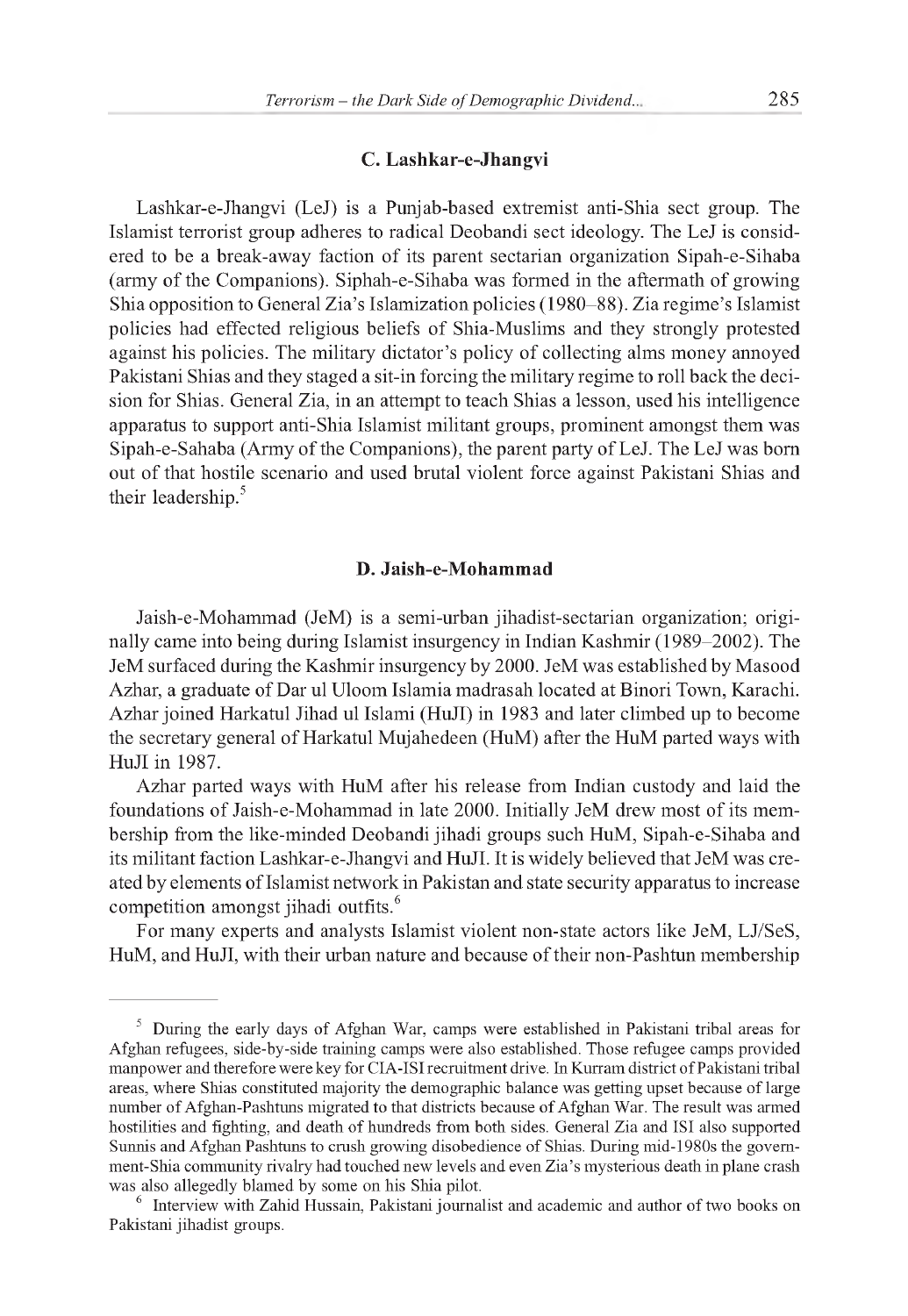could broadly be defined as Punjabi Taliban. These groups are based in Punjab and mostly operate in central and southern districts of Punjab province with strong connections to tribal area Pashtun-Pakistani Taliban (Riikonen, 2010).

JeM developed its relationship with Al-Qaeda during Taliban period. JeM was formed with blessings from Deobandi scholar Mufti Nizamud Din Shamzai, head cleric of Binori Town Mosque/madressah (aka Dar ulUloomIslamiaBinori Town) at Karachi. Shamzai had longstanding ties with Al-Qaeda and Taliban. Shamzai also had played pivotal role in the formation of HuJI, HuM and LeJ, and many Taliban high command leaders studied at his seminary *(Mufti,* 2004). In fact Shamzai used his influence over all Deoabndi-Wahabi outfits and Islamist parties to develop ties. Right after JeM's formation in 2000 the Taliban allowed nascent organization's rank and files to receive training at Al-Qaeda-run training camps in Afghanistan. JeM fostered close relations with Al-Qaeda from the beginning and with the commencement of GWOT reciprocated by launching attack at Indian Parliament on December 13, 2001 *(Indian parliament,* 2003). The terrorist operation had resulted in an India-Pakistan military standoff, and provided a breathing space to Al-Qaeda leaders besieged in tribal areas by Pakistani security forces. Kidnapping and murder of Wall Street Journal's correspondent Daniel Pearl was an Al-Qaeda-JeM joint operation. Khalid Shaikh Mohammad, chief planner of 9/11 attacks was part of the venture. Khalid Shaikh after his arrest in 2003 from Rawalpindi revealed to his interrogators that he personally slit the throat of Pearl *(Khalid,* 2004). JeM even after splintering into several factions does have a potential to strike back.

### **E. Lashkar-e-Taiba**

Lashkar-e-Taiba (LeT) is considered to be most lethal, highly organized and disciplined Islamist violent non-state actor in Pakistan. LeT has its roots in Afghan War. It was a late entrant into the conflict (during last days), inevitably had no significant role to play. LeT was established by Abdullah Yousaf Azzam who is also considered as co-founder of Al-Qaeda and its principal ideologue. Two former members of Islamist political party Jamaat-e-Islami (JI), also professors of Islamic Studies at University of Engineering and Technology, Lahore, Professor Zafar Iqbal and Professor Hafiz Saeed presented the idea to Abdullah Azzam of creating a separate militant Islamist organization purely on Wahabi/Salafist lines rather than working alongside Deobandi Islamist groups such as Harkatul Jihad Islami (HuJI) and Harkatul Mujahedeen (HuM).<sup>7</sup>

 $7$  South Asian version of Wahabism is called Ahl-e-Hadith. The adherents of Ahl-e-Hadith don't prefer to call themselves Wahabist because of its negative connotations and hatred amongst other Sunni and Shia groups because of the destruction of Muslim holy sites in Mecca and Medina by Saudi-Wahabis. Furthermore in South Asia the Islam in practice by an overwhelming number of Muslims is either Sufi-Sunni or Shia Islam. The Ahl-e-Hadiths in Pakistan and India have always been supported by Saudis, Kuwaitis and other Arab Wahabi governments. JI is not an Ahl-e-Hadith party but has members from both Ahl-e-Hadith and Deobandi schools of thoughts, since it also espouses to the same radical interpretations but prefer to pronounce itself as pan-Islamist.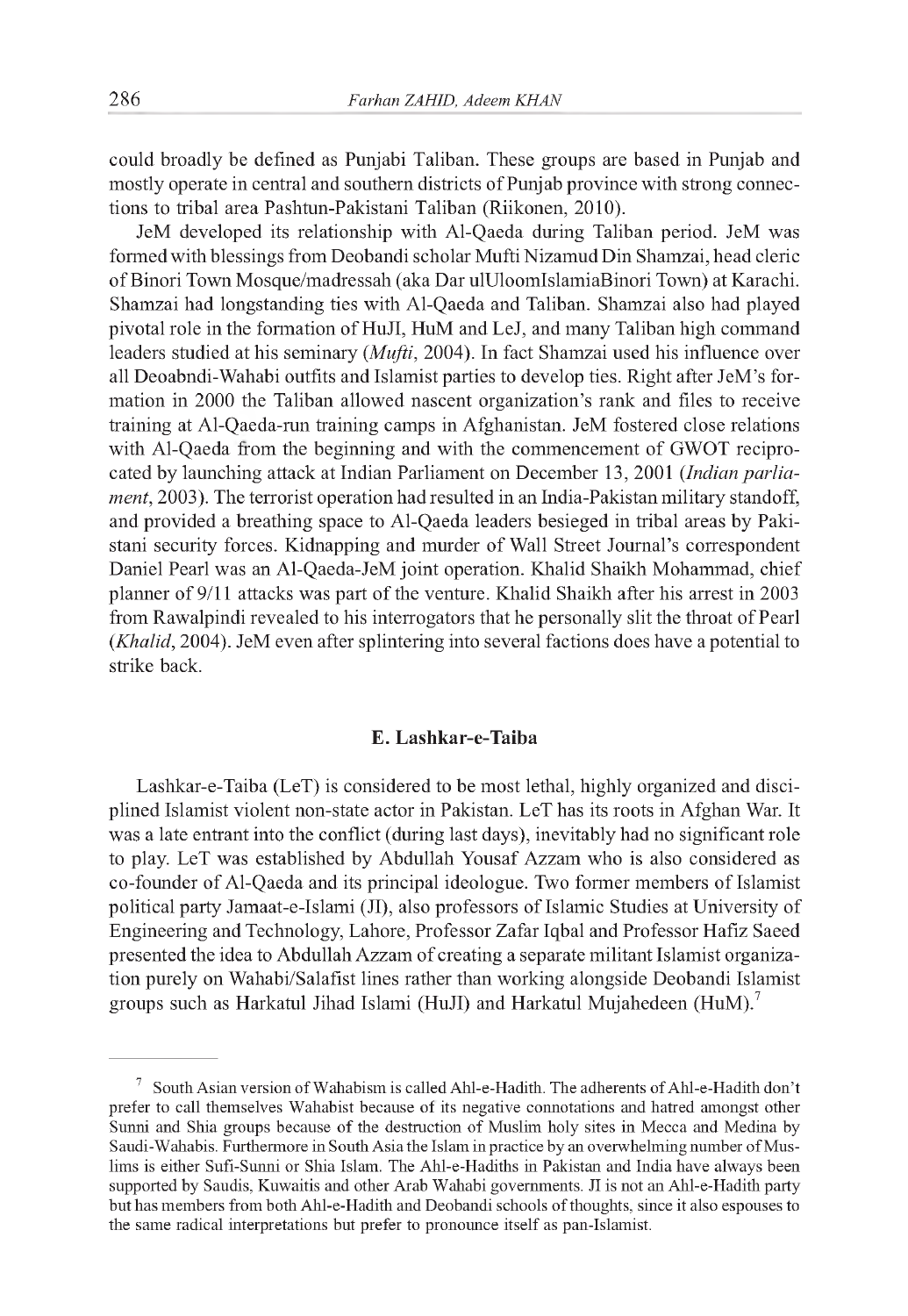The LeT and its founding members wanted to play a bigger role in Afghan War, but indeed they were latecomers. The Afghan War was about to end as Soviets had already signed the Geneva Accords in 1988 and last of their troops withdrew from Afghanistan in early 1989. LeT began its jihadi activities in Indian Kashmir Insurgency by early 1990s. LeT has a track record of spectacular attacks against Indian forces not only in Kashmir but also in mainland India. On two occasions LeT actions have brought India and Pakistan at the brink of full scale wars (Tankel, 2010:4). LeT's attack at Indian parliament on December, 2001 and seven years later on November 26, 2008 in Mumbai had produced severe repercussions and LeT actions stalled the peace talks between India and Pakistan and a situation disastrous for GWOT (Magnier, Sharma, 2008).

The LeT attack on Indian parliament was an ample proof of its support to Taliban and Al-Qaeda that had been under siege during Pakistan army operations against the run-away elements of these two entities. The amassing of Indian troops at Pakistan's eastern borders had pushed Pakistan to shift its forces from western to eastern borders. Those forces were engaging Al-Qaeda and Taliban remnants and therefore their westward shifting gave Islamist militants breathing space.

Arrest of LeT activist Ajmal Kasab during Mumbai attacks brought LeT into world focus. More than 183 citizens belonging to 27 countries lost their lives in Mumbai attacks in 2008 *(Global Terrorism Database. Terrorist Attacks,* 2012). Pakistani authorities blamed non-state actors for executing those attacks and offered cooperation for investigations. Arrest of another LeT activist involved in Mumbai attacks was Dawood Gillani (aka David Headly) arrested in the US. Gillani was charged for providing logistical assistance to LeT planners Zakiur Rehman Lakhvi and others for Mumbai attacks (Tankel, 2010: 5).

### **F. Tehreek-e-Taliban Pakistan (TTP)**

Tehreek-e-Taliban Pakistan (TTP), though, a newcomer at Pakistani jihadist scene has become the lynchpin of all Islamist violent non-state actors. The TTP though an agglomerate of more than 40 Islamist tribal factions, is in true sense a violent non-state actor that could be compared with internationally known large-scale terrorist groups such as Colombian FARC, Lebanese Hezbollah, Northern Ireland's IRA, and Sri Lankan LTTE. Established in August 2007, the TTP was from the beginning closely linked to Al-Qaeda.

TTP is not monolithic. It is in fact a loose alliance of factions comprising of tribesmen of many different tribes having a long standing relationship with Al-Qaeda's leadership and had remained part of jihad during 1980s. The several different factions now part of TTP took some time in joining hands together. The alliance came to fruition after the initiation of Pakistani military operation against Wazir and Mehsud tribes supporting and sheltering Al-Qaeda and Afghan Taliban remnants fleeing Afghanistan after the US invasion. Therefore the TTP formally came into being in August 2007; the group existed before that without any formal and institutionalized set up. The influence of TTP could be ascertained from the peace deals the authorities had to sign with this tribal militia (Shakia Accord, Wana Accord, Sara Rogha and Mir Ali) (see: Rana Sial, Basit, 2010).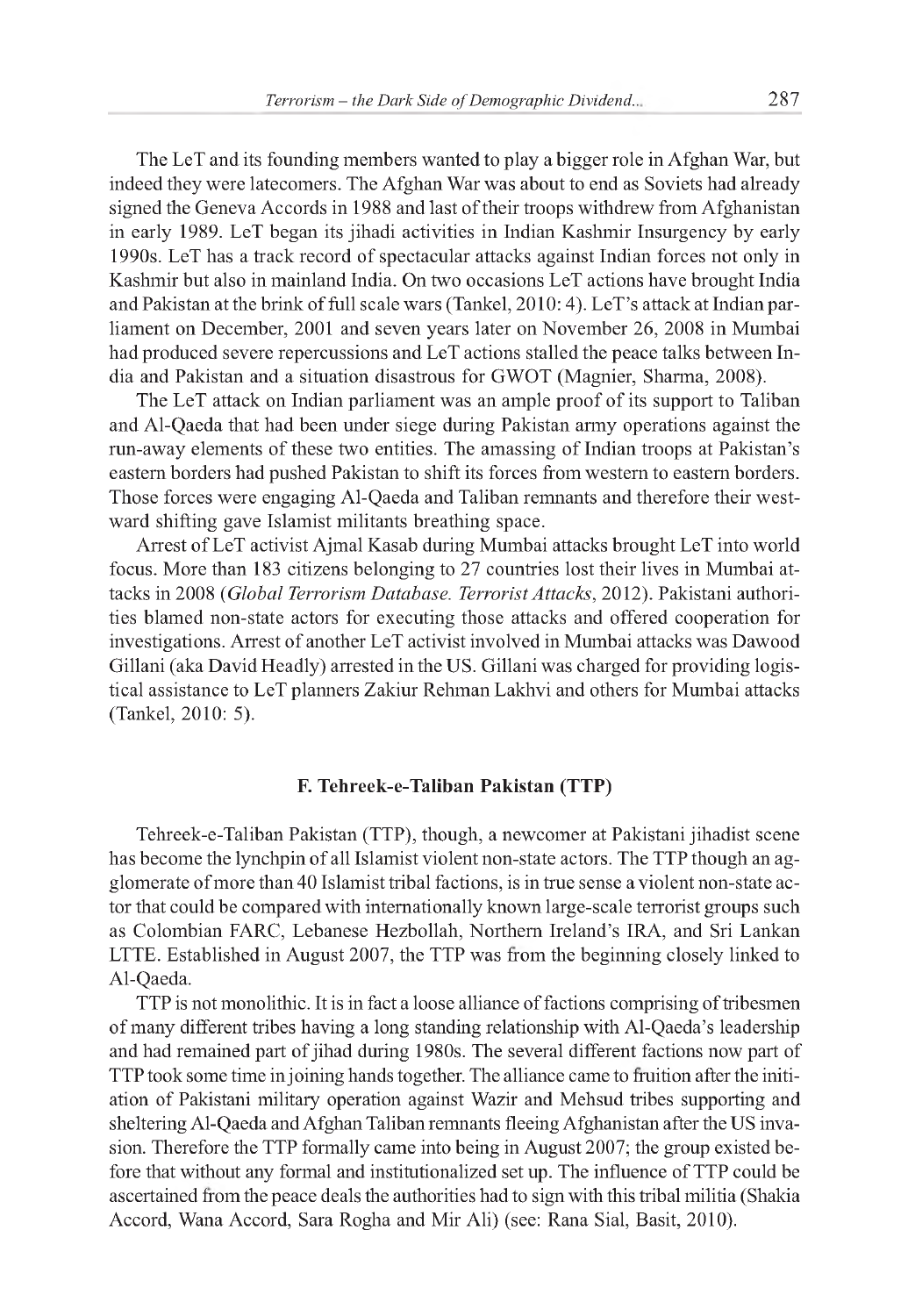Most of the 425 suicide attacks in Pakistan from 2002 to present were claimed by TTP and its affiliated groups (the Punjabi Islamist groups). The TTP has Al-Qaeda expertise on its side. It is the most significant overt threat to the security of Pakistan (Mir, 2011). The TTP is considered the most-allied ally of Al-Qaeda in Pakistan. It is because of TTP that other five principal Islamist terrorist organizations HuM, HuJI, JeM, LeJ and LeT have been able to target Pakistani cities and military installations. It is observed that during most of the suicide attacks in Pakistan most of the suicide bombers were provided by TTP to other five organizations (HuJI, HuM, LeJ, LeT and JeM), and the organization had facilitated the suicide operations. Many of the suicide attacks and bombings including high profile cases such as assassination attempts on President Pervez Musharraf in 2002 and 2003, Prime Minister Shaukat Aziz in 2004, Marriot Hotel bombing in 2008; were even planned by Al-Qaeda operatives such as Abu Faraj al Libi based in tribal areas in collusion with TTP.

## **LIKNING DEMOGRAPHIC DIVIDEND TO TERRORISM**

Demographic dividend is a phenomenon whereas terrorism is a tactic as well as an intriguing phenomenon. Terrorist organization act as 'shadow armies', and consider themselves 'shadow states'. The substantial growth of terrorism in Pakistan has weakened the foundations of the state as the country has lost suffered \$100 bn losses in last 15 years. Currently Pakistan ranks 13<sup>th</sup> in Fragile State Index and 5<sup>th</sup> in Global Terrorism Index by virtue of terrorist activity in the country. With millions of youth joining the workforce with no skills the country would plunge into a serious problem as the unemployment rate would continue to rise amid a weak economic growth rate. The terrorist organization with their thriving network may be able to capitalize on it. For example, Pakistan's most powerful Islamist terrorist organization Lashkar-e-Taiba (LeT) would find more easily accessible recruits and if currently it is having an estimated strength of 2000-3000 then it would surge to 4500 in 2025 (w.r.t population size) and same would happen with others such as TTP. The TTP's current estimated strength is 30,000-35,000 which would grow up to 45,000 to 50,000 in 2025 as per the current expected population growth rate. The figure may rise exponentially as the unemployment rates would also rise with the population growth keeping in view of no major employment opportunities in the country. Keeping the current indicator constant such as growth rate, population growth rate, rising income gaps, swelling membership of terrorist organization, weak governance, and presence of ungoverned territories this situation would perhaps aggravate an direct relation between youth bulge and the size of terrorist organizations.

# **DEVISING A STRATEGY FOR COUNTERING TERRORISM AMID POPULATION TRANSITION**

The apparent scenarios may be of three types that could result from taking advantage of the upcoming situation and/or letting it go: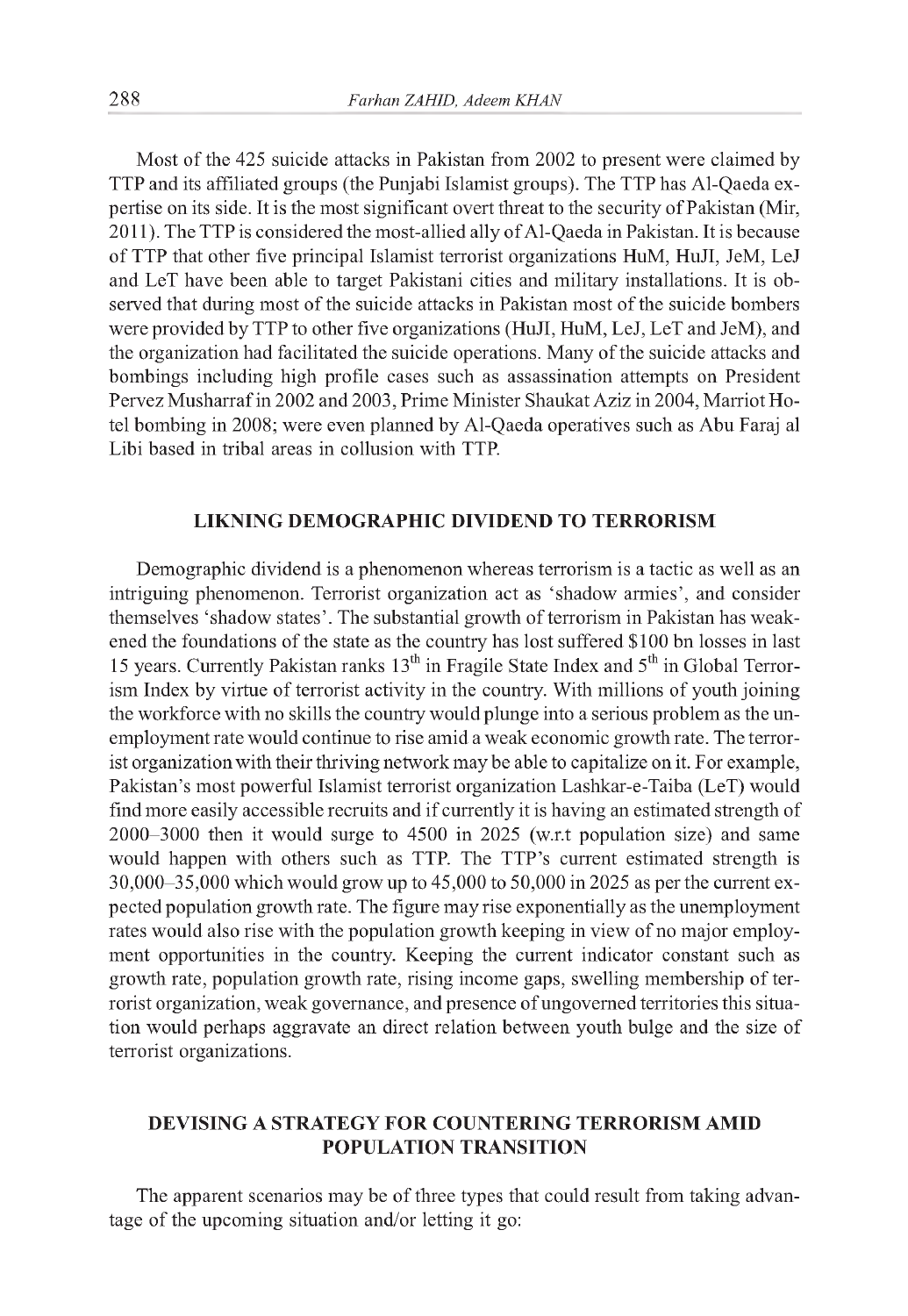- Millions more are going to enter the job market in next 5-10 years. The abundance of such large labor force may act as an indicator of economic development or create humongous problems for any government. The current scenario may allow terrorist organizations specially the Islamist ones to recruit more easily and conveniently;
- If such large labor force becomes engaged with Islamist terrorist groups it may unleash an unprecedented wave of terrorism;
- The current dilapidated education system in Pakistan requires immediate improvements and if not the situation would get worsened to a point-of-no-return and an unskilled and uneducated population in millions may become very difficult to handle. A sharp increase in crime and also terrorism could be some of the expected outcomes as more and more pupils either remain without schooling or join religious seminaries. Though not all religious seminaries produce terrorists but even a small number graduating from these seminaries could be in hundreds of thousands as the total number of graduates would be in millions.

Pakistan needs to throw its weight behind demographic dividend. The once-in-a-life time opportunity must not be lost to flawed policies. Pakistan's demographic dividend started in 1990 and the window of opportunity is expected to close by 2050, hence, Pakistan still has 35 more years to reap, despite already losing 25. The strategy to reap the benefits of demographic dividend may be devised at federal level under *Finance Division* with provincial population departments on board. The three-pronged strategy may be comprised of:

- 1) increasing the enrolment rate;
- 2) establishing more technical colleges with a sound strategy paper from center;
- 3) female education and equal employment opportunities.

There are ways to tackle the situation but requires concerted efforts of federal, provincial governments, bureaucracy, and opinion leaders especially from key media personalities who can influence public opinion. The *National Population Policy 2010* must be revised and synchronized with *National Education Policy.*

Currently the primary school enrolment rate in Pakistan stands at 72% according to the World Bank figures. The gap is of 28% which needs to be filled in next five years. Even countries like Saudi Arabia 97%, Papua New Guinea 86%, Mongolia 95%, and Ghana 95% have been able to enrol most oftheir school going children *(School,* 2015).

Juxtaposing to increasing the enrolment rate if the government wants to reap demographic dividend then it would need to open more technical and vocational training colleges on immediate basis. With more colleges there would be a need to hire more teachers and that would create job opportunities for qualified graduates who are planning to leave the country for better employment options in the Gulf or Western Europe. For earning demographic dividend the focus must be on raising a formally skilled labor force as the unskilled force may turn the dividend into a disaster rather a demographic threat.

The government needs to invest in female education if it wants to maximize the demographic dividend. More women at home without any education would harm doubly. Firstly the fertility rate would continue growing and keep the resources at a breakeven levels, and secondly that no or under-utilization of more than 50% of workforce would minimize the offered benefits of demographic dividend.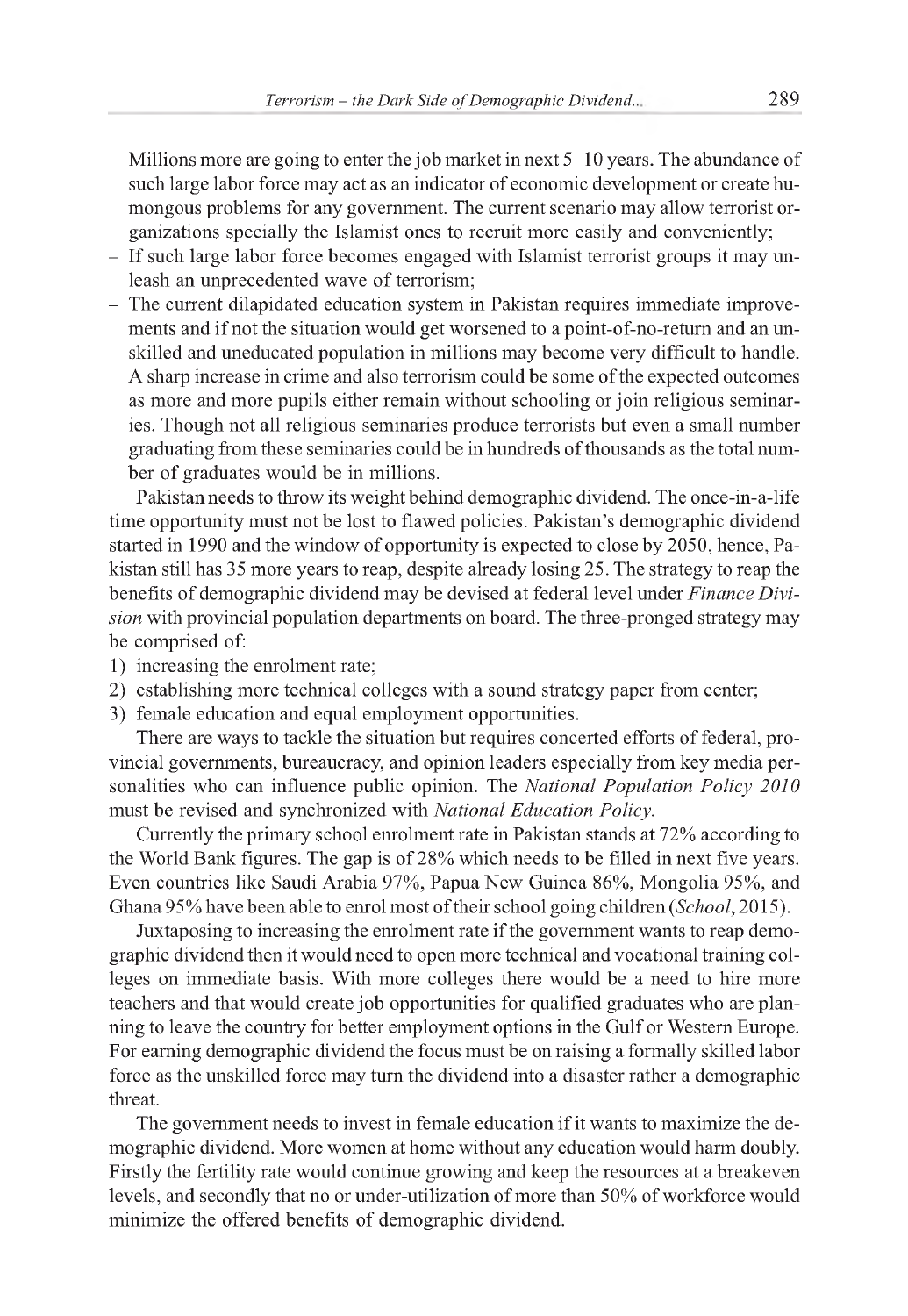Therefore, we may suggest that reaping the demographic dividend is still possible even after losing first 25 years right after its advent in Pakistan. The next 35 years may yield positive result for boasting Pakistan's sluggish economy but consistent, systematic and organized efforts are required at federal government level.

\* \* \*

Demographic dividend is a gift of nature which provides the beneficiary state an opportunity to accelerate its economic growth for attaining a high level of infrastructural and economic development in a short period of time. The benefits of demographic dividend may not be achieved until the host country starts taking steps in lowering the fertility rate, child mortality rate and address the educational and health related needs of their young population. The need as one could see from experienced nations' example in prioritizing the key areas and devising a strategy in order to reap the benefits in material sense.

Pakistan has hitherto not ready to earn the benefits of demographic dividend. It is expected that 60 million more people will be added in next 15 years and in next 20 years 110 million work-force would be added in the job market. On one hand it may be highly advantageous for the economy to grow at a rapid rate if the government manages to create meet the supply-demand curve with job market equilibrium. On other hand if the situation is not handled it may turn out to be disaster as with such big number of unemployed people on the streets. In next 10 years the urban population of Pakistan would constitute 50% of the total population. This would be an ideal situation terrorist recruitment and size of terrorist organizations would also increase vis-r-vis the population growth. The Islamist terrorist organizations would capitalize on this upcoming situation as they have the required trained cadres and infrastructure to reap the benefits of the demographic dividend. In case the country fails to reap the benefits of demographic dividend then the terrorist organizations would.

Despite having a flipside of demographic explosion, there is still some time left to set things right in Pakistan. Pakistan needs to increase its primary enrollment, female literacy level, and there is a dire need of more technical and vocational centers for churning out more professional and technical graduates required for attaining advantages of demographic dividend. Apart from these simultaneous efforts the government needs to embark upon devising a strategy if it is interested in reaping the benefits of the dividend. Macroeconomic matters of such magnitude require government intervention as no private sector or non-governmental initiative could suffice the needs in changing times.

#### **BIBLIOGRAPHY**

- Aiyar S., Mody A. (2011), *The Demographic Dividend: Evidence from the Indian States,* "IMF Working Paper Series", WP/11/38, International Monetary Fund, [http://www.imf.org/exter](http://www.imf.org/exter-)nal/pubs/ft/wp/2011/wp1138.pdf (22.09.2015).
- AmjadR. (2013), *Why has Pakistan not Reaped its Demographic Dividend?*, in: *Capturing the Demographic Dividend in Pakistan,* Population Council.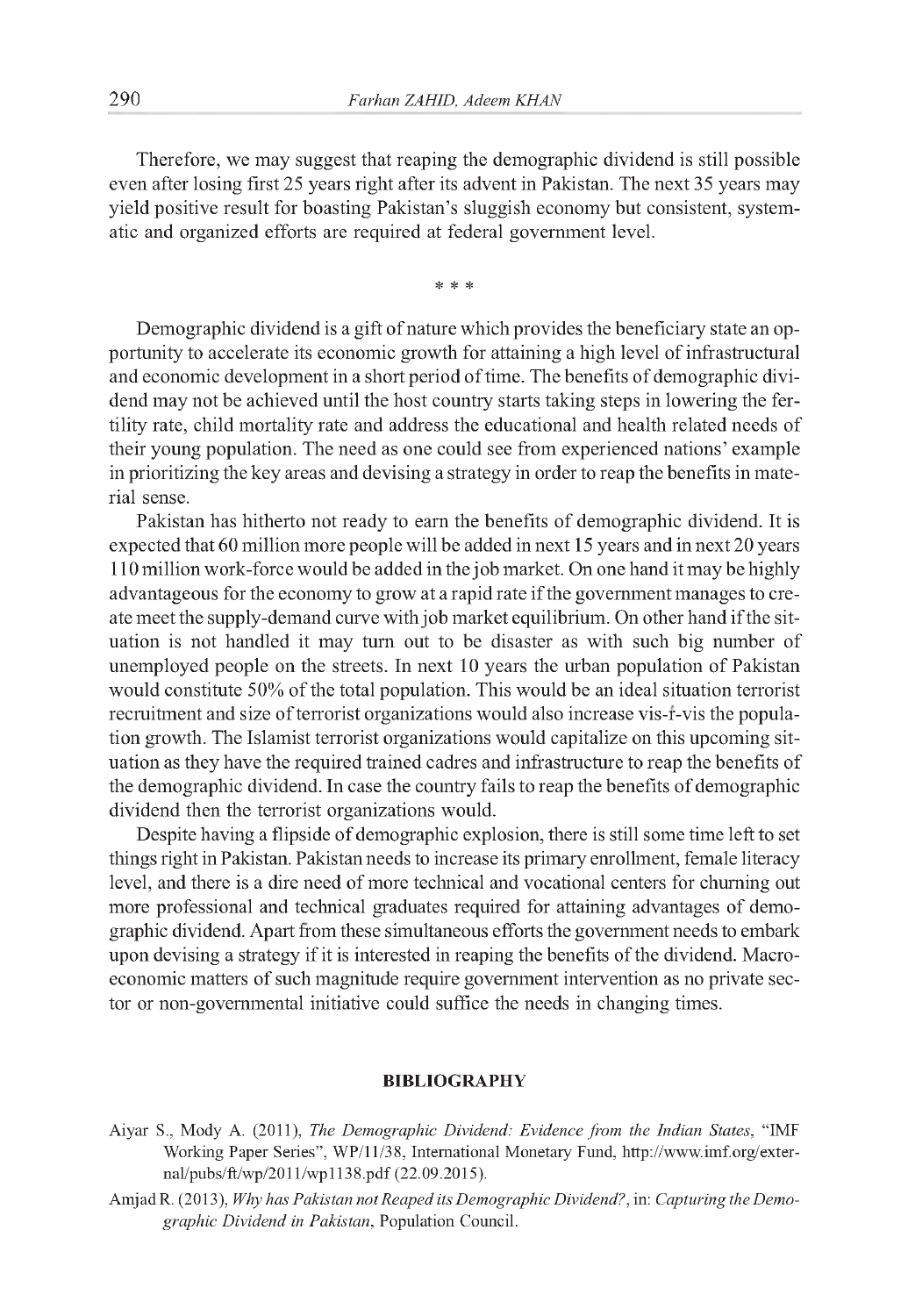- Bloom D. E., Canning D. (2004), *Global demographic change: Dimensions and economic significance,* "NBER Working Paper", No. 10817, Washington.
- Bloom D. E., Williamson J. G. (1998), *Demographic transitions and economic miracles in emerging Asia,* "The World Bank Economic Review", Vol. 12, No. 3.
- Bokhari S. R. (2011), *Demographic Dividend Opportunity or Threat,* "Express Tribune", 17.10.2011.
- Bremmer J., Gribble J. (2004), *The Challenge of attaining the demographic dividend*, "Policy Brief: Population Reference Bureau", <http://www.prb.org/pdf12/demographic-dividend.pdf> (22.09.2015).
- Burki S. J. (2011), *Historical Trends in Pakistan's Demographics and Population Policy,* in: *Reaping the Dividend Overcoming Pakistan s Demographic Challenges*, (eds.) M. Kugelman, R. M. Hathaway, Washington DC.
- *Can Pakistan Reap Its Demographic Dividend?* (2012), US AID, Research and Development Solutions, Policy Brief Series, No. 16.
- *Capturing the Demographic Dividend in Pakistan* (2013), (eds.) Z. A. Sathar, R. Royan, J. Bongaarts, Islamabad.
- Cohen C. (2008), *Pakistan 2020: The Policy Imperatives of Pakistani Demographics*, Nonproliferation Policy Education Centre, Arlington.
- Compilation of Usama Bin Ladin Statements 1994-January 2004 (2004), FBIS Report, US Foreign Broadcast Information Service.
- *Demographic Dividend* (2008), United Nations Population Fund, [http://www.unfpa.org/demo](http://www.unfpa.org/demo-)graphic-dividend (1.09.2015).
- Durr-e-Nayyab (2008), *Demographic Dividend or Demographic Threat in Pakistan?,* "The Pakistan Development Review", Vol. 47, No. 1.
- *Four Steps to Thailand's Demographic Dividend* (2013), "News Security Beat Wilson Center", 4.04.2013, <http://www.newsecuritybeat.org/2013/04/steps-thailands-demographic-dividend/> (21.09.2015).
- *GDP Growth (annual %)* (2015), World Bank Data, <http://data.worldbank.org/indicator/NY.GDP>. MKTP.KD.ZG (22.09.2015).
- *Global Terrorism Database [HuJI]* (2012), National Consortium for the Study of Terrorism and Responses to Terrorism (START), <http://www.start.umd.edu/gtd>(5.01.2016).
- *Global Terrorism Database. Terrorist Attacks in India* (2012), National Consortium for the Study of Terrorism and Responses to Terrorism (START), <http://www.start.umd.edu/gtd>(12.01.2016).
- *Global Terrorism Index 2014* (2014), Institute of Economics and Peace, [http://www.visionof](http://www.visionof-)humanity.org/sites/default/files/Global%20Terrorism%20Index%20Report%202014\_0.pdf (12.01.2016).
- Gribble J. N. (2012), *South Korea's Demographic Dividend, Population Reference Bureau,* November 2012, <http://www.prb.org/Publications/Articles/2012/south-korea-population.aspx> (22.09.2015).
- *Harktat-ulMujahideen al-Alami* (2006), South Asia Terrorism Portal (SATP), <http://www.satp.org/> satporgtp/countries/pakistan/terroristoutfits/HuMA.htm (12.01.2016).
- *Indian parliament attack: court upholds death for two Kashmiris, "Daily Times"*, 30.10.2003, [http://www.dailytimes.com.pk/default.asp?page=story\\_30-10-2003\\_pg7\\_9](http://www.dailytimes.com.pk/default.asp?page=story_30-10-2003_pg7_9) (12.01.2016).
- *Jihad against Jews and Crusaders: World Islamic Front Statement* (2004), Text of Bin Laden's Fatwa against the US, <http://www.fas.org/irp/world/para/docs/980223-fatwa.htm>(12.01.2016).
- *Khalid Sheikh slit Pearl's throat: FBI,* "Daily Times", 20.12.2004, [http://www.dailytimes.com.pk/de](http://www.dailytimes.com.pk/de-)fault.asp?page=story\_20-12-2004\_pg1\_4 (12.01.2016).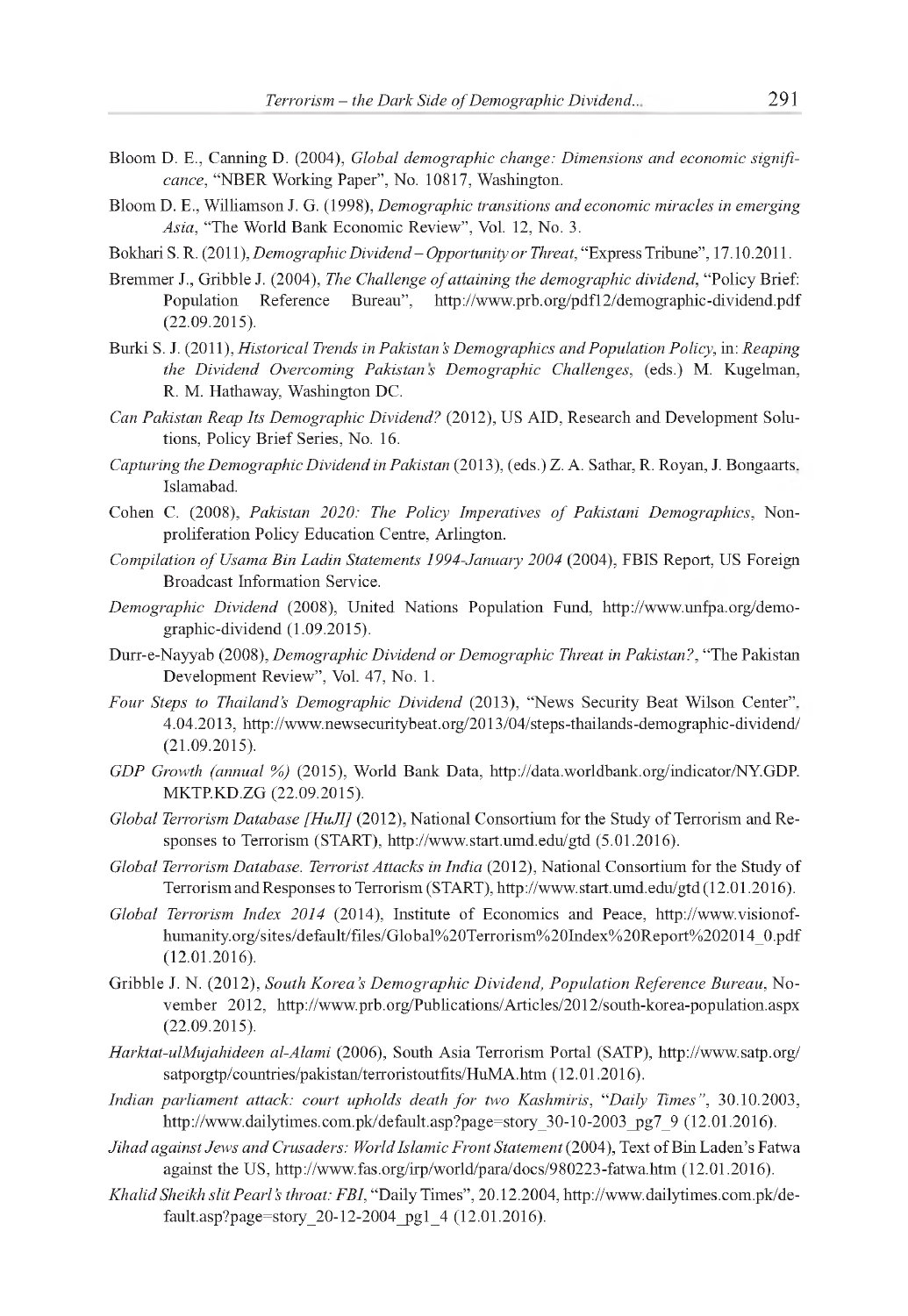- Kugelman M. (2011), *Pakistan's Demographics: Possibilities, Perils, and Prescriptions,* in: *Reaping the Dividend Overcoming Pakistan's Demographic Challenges,* (eds.) M. Kugelman, R. M. Hathaway, Washington.
- MagnierM., SharmaS. (2008), *Terror Attacks Ravage Mumbai: At Least 101 Die; Americans, Britons Apparently Sought as Hostages,* "Los Angeles Times", 27.11.2008, <http://articles.latimes.com/> print/2008/nov/27/world/fg-mumbai27 (12.01.2016).
- Mir A. (2011), *Ten Years after 9/11: suicide attacks declining in Pakistan,* "The News, Islamabad", 12.09.2011.
- Mukhtar I. (2015), *Pakistan suffered \$107 b loss due to terror war,* "Nation", 5.06.2015, [http://na](http://na-)tion.com.pk/islamabad/05-Jun-2015/pakistan-suffered-107b-loss-due-to-terror-war (12.01.2016).
- *Mufti Shamzai-a profile* (2004), "Daily Times", 31.05.2004, [http://www.dailytimes.com.pk/de](http://www.dailytimes.com.pk/de-)fault.asp?page=story\_31-5-2004\_pg7\_24 (12.01.2016).
- Nayab D. (2008), *Demographic Dividend or Demographic Threat in Pakistan*, "The Pakistan Development Review", Vol. 47, No. 1.
- NagarajanR. (2014), *Without jobs, India's demographic dividend will be a disaster: Alakh N Sharma,* "Times of India", 12.02.2014, <http://timesofindia.indiatimes.com/interviews/Without-jobs->Indias-demographic-dividend-will-be-a-disaster-Alakh-N-Sharma/articleshow/30233665.cms (22.09.2015).
- *National Education Policy 2009* (2009), Ministry of Education, 1.08.2009, [http://unesco.org.pk/edu](http://unesco.org.pk/edu-)cation/teachereducation/files/National%20Education%20Policy.pdf (24.09.2015).
- *National Education Policy 2009* (2009), Ministry of Federal Education and Professional Training, <http://moent.gov.pk/gop/index.php?q=aHR0cDovLzE5Mi4xNjguNzAuMTM2L21vcHR0bS91> c2VyZmlsZXMxL2ZpbGUvTmF0aW9uYWwlMjBFZHVjYXRpb24lMjBQb2xpY3kucGRm (2.09.2015).
- *Operation Infinite Reach* (1998), Global Security, 20.08.1998, [http://www.globalsecurity.org/mili](http://www.globalsecurity.org/mili-)tary/ops/infinite-reach.htm (12.01.2016).
- *Pakistan Core Inflation Rate 2010-16* (2015), Trading Economics, <http://www.tradingeconomics.com/> pakistan/core-inflation-rate (12.01.2016).
- *Pakistan Demographic and Health Survey 2012-13* (2013), National Institute of Population Studies, Islamabad.
- Pakistan Economic Survey of Pakistan 2011-12 (2012), Ministry of Finance, Islamabad.
- *Pakistan's external debts, liabilities cross \$65 bn* (2014), "Daily Times", 6.09.2014, [http://www.daily](http://www.daily-)times.com.pk/business/06-Sep-2014/pakistan-s-external-debts-liabilities-cross-65bn (25.11.2015).
- *Population policy: will it work?* (2010), "Dawn", 14.03.2010, <http://www.dawn.com/news/833074/> population-policy-will-it-work (22.09.2015).
- *Projected Populations 1950, 2000, 2015, 2025, 2050* (2012), <http://www.photius.com/rankings/> world2050\_rank.html (20.09.2015).
- Rana M. A., Sial S., Basit A. (2010), *Dynamics of Taliban Insurgency in FATA*, Pakistani Institute of Peace Studies, Islamabad.
- *Reaping India's promised demographic dividend Industry in Driving Seat* (2010), Earnest and Young, India, <http://www.ey.com/Publication/vwLUAssets/EY-Government-and-Public-Sector->Reaping-Indias-demographic-dividend/\$FILE/EY-Reaping-Indias-promised-demographicdividend-industry-in-driving-seat.pdf (23.09.2015).
- Riikonen K. (2010), *Punjabi Taliban and the Sectarian Groups in Pakistan,* "Pakistan Security and Research Unit", Brief No. 55.
- RoserM. (n.d.), *World Population Growth,* OurWorldInData.org, [http://ourworldindata.org/data/pop](http://ourworldindata.org/data/pop-)ulation-growth-vital-statistics/world-population-growth/ (25.09.2015).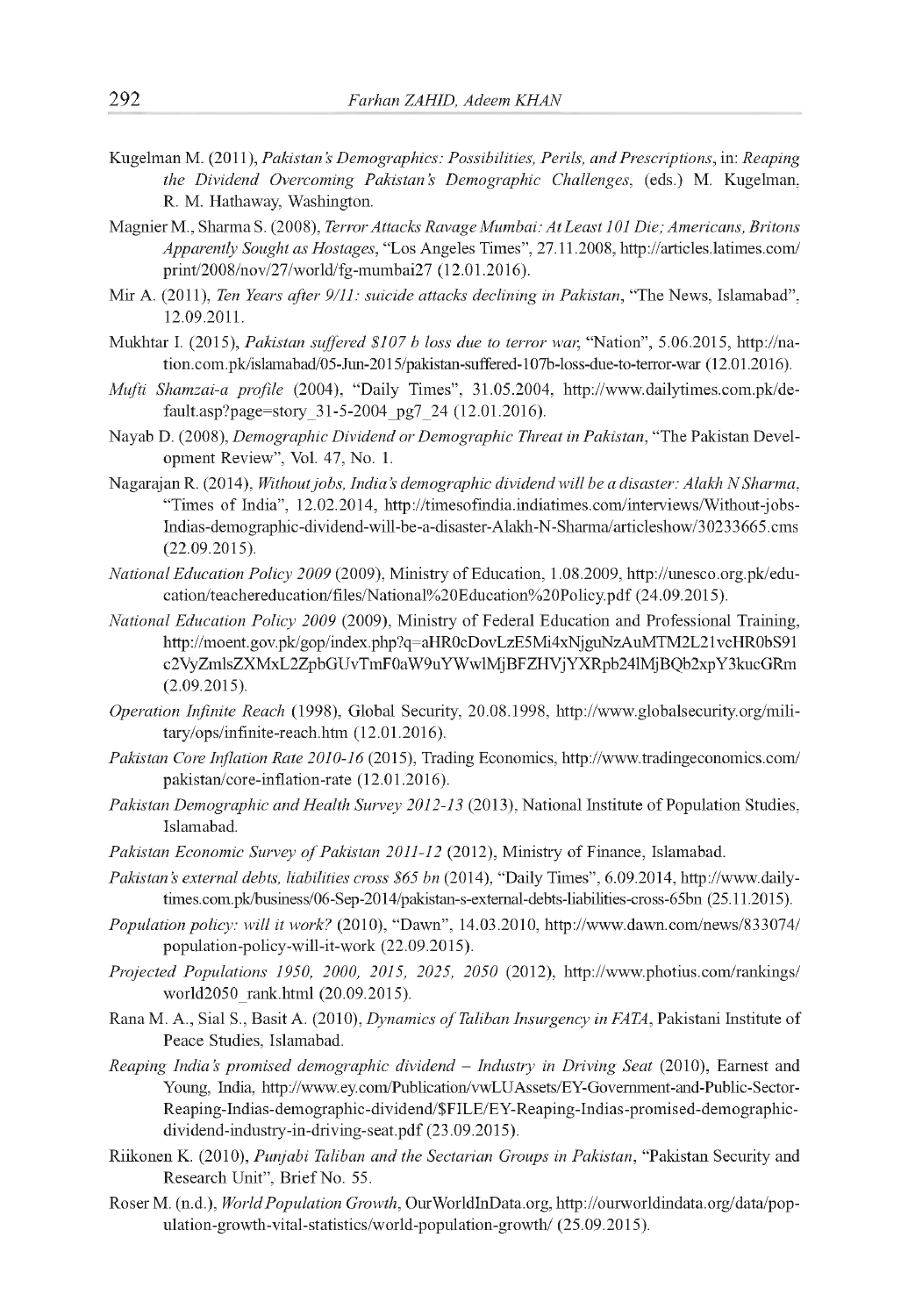- Schmid A. P. (2012), *The Revised Academic Consensus Definition of Terrorism*, "Perspectives on Terrorism", Vol. 6, No. 2.
- *School enrollment, primary (%net)* (2015), World Bank Data, [http://data.worldbank.org/indica](http://data.worldbank.org/indica-)tor/SE.PRM.NENR (22.09.2015).
- *Skillsfor Growth & Development: A Draft National Technical and Vocational Education and Training (TVET) Policy. Consultation Document* (2014), Ministry of Federal Education and Professional Training, <http://moent.gov.pk/gop/index.php?q=aHR0cDovLzE5Mi4xNjguNzAu> MTM2L21vcHR0bS91c2VyZmlsZXMxL2ZpbGUvRmluYWwlMjBDb25zdWx0JTIwUGF wZXIlMjBvZiUyMFRFVlQlMjBQb2xpY3kucGRm (2.09.2015).
- Tankel S. (2010), *Lashkar-e-Taiba in Perspective: An Evolving Threat,* New America Foundation, <http://www.newamerica.net/sites/newamerica.net/files/policydocs/tankel.pdf> (12.01.2016).
- Tharoor Sh. (2014), *We Are Growing Younger; China, Others are Ageing. Advantage India,* NDTV, 24.09.2014, [http://www.ndtv.com/opinion/we-are-growing-younger-china-others-are-ageing](http://www.ndtv.com/opinion/we-are-growing-younger-china-others-are-ageing-)advantage-india-670552 (23.09.2015).
- The N-11: More Than an Acronym (2007), Goldman Sachs Study of N-11 nations, "Global Economics Paper", No. 153, 28.03.2007.
- *World Economic Outlook. Semi-annual Report* (2004), The IMF on Policies Responding to Demographic Change, Washington.
- *World Population Prospects: Key findings and advance tables* (2015), UN Department of Economic and Social Welfare, Population Division, New York, [http://esa.un.org/unpd/wpp/publica](http://esa.un.org/unpd/wpp/publica-)tions/files/key\_findings\_wpp\_2015.pdf  $(12.01.2016)$ .

#### **ABSTRACT**

Demographic dividend could be considered as a corollary to demographic transition. Because of the shift in demographics with respect to mean age over a period of time more people fall under the age bracket of 15-64 than below 15 and above 64. Fortunately, Pakistanis considered to be one of these states experiencing the phenomenon of demographic dividend. Pakistan is also one the worst victims of terrorism, which can be regarded as the dark side of the demographic explosion. There may be many other fallouts such as rise in crime, local feuds, civil war and other forms of political violence but in fragile states with ungoverned territories, the demographic disproportions vis-r-vis resources may pave the way for terrorism. This would be an ideal situation terrorist recruitment and size of terrorist organizations would also increase vis-r-vis the population growth. The Islamist terrorist organizations would capitalize on this upcoming situation as they have the required trained cadres and infrastructure to reap the benefits of the demographic dividend. In case the country fails to reap the benefits of demographic dividend then the terrorist organizations would.

**Key words:** Demographic dividend, Pakistan, terrorism

## **TERRORYZM - MROCZNA STRONA DYWIDENDY DEMOGRAFICZNEJ NA PRZYKŁADZIE PAKISTANU**

#### **STRESZCZENIE**

Pakistan postrzegany jest jako jedno z tych państw, które w największym stopniu doświadcza dywidendy demograficznej. Jest także swoistą ofiarą terroryzmu, który stanowi "ciemną